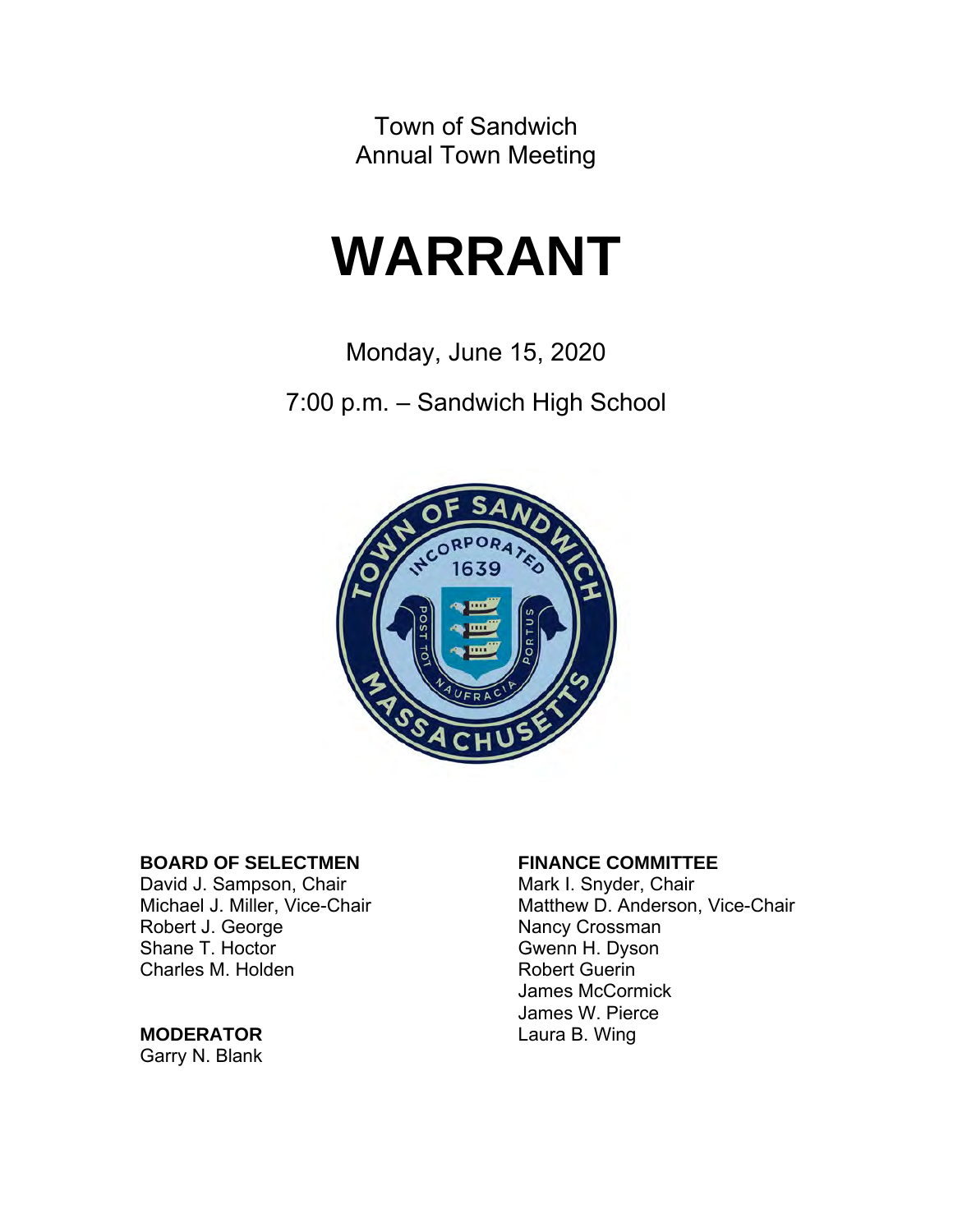#### May 28, 2020

Dear Residents of Sandwich,

As you all know, our community, region, state, and nation have been living in a very unique period in our history with the ongoing COVID-19 public health emergency. We want to thank you for your patience and support as we have tried to address this crisis in the best interests of our residents and the community as a whole.

Because of our collective efforts and the prudent leadership and cooperation with our state and regional partners and Town Counsel, KP Law, decisions have been made by the Board of Selectmen and Town staff over the last several months to change how and when we normally complete municipal business. These actions were taken in accordance with Governor Baker's March 15, 2020 Order and March 23, 2020 Order that imposed strict limitations on the number of people that may gather in one place, and in accordance with the Town of Sandwich's March 14, 2020 declaration of a local emergency, all of which were related to the COVID-19 public health response.

Furthermore, the General Court has enacted several emergencies measures that have afforded the Town flexibility in scheduling the annual town meeting and the annual election, as well as key municipal finance tools that will allow the Town to continue providing critical services to Town residents during these challenging times.

The March 23, 2020 Special Town Meeting, which was initially rescheduled until April 13, 2020, was officially cancelled in its entirety by the Selectmen in early April. Any warrant articles scheduled for the Special Town Meeting that still needed to be acted upon appear in the Annual Town Meeting warrant before you.

The Annual Town Election, originally scheduled for May, 7, 2020, was officially moved to May 19, 2020 to align with the special State election for the vacant State Senate seat. This decision not only saved us the added expense of a separate election, but it allowed us to limit the public's health exposure to just one election rather than two.

By reading the Annual Town Meeting warrant closely, you will see that a few standard votes and actions do not appear on the warrant. We have purposefully attempted to reduce the number of articles that have to be voted upon at this time and are trying to be prudent with Sandwich's financial projections, not knowing yet how the COVID-19 emergency will impact the finances of the State and our community over the next fiscal year or more. In light of this, we have delayed some normal budget votes until a future Town Meeting and have focused only on the essential votes we need to move our community forward heading into FY'21.

As we write this, we do not know if we will be forced for public health reasons to move the planned June 15, 2020 Annual Town Meeting even further into FY'21. If this happens, we will take the appropriate votes as allowed under State law to address the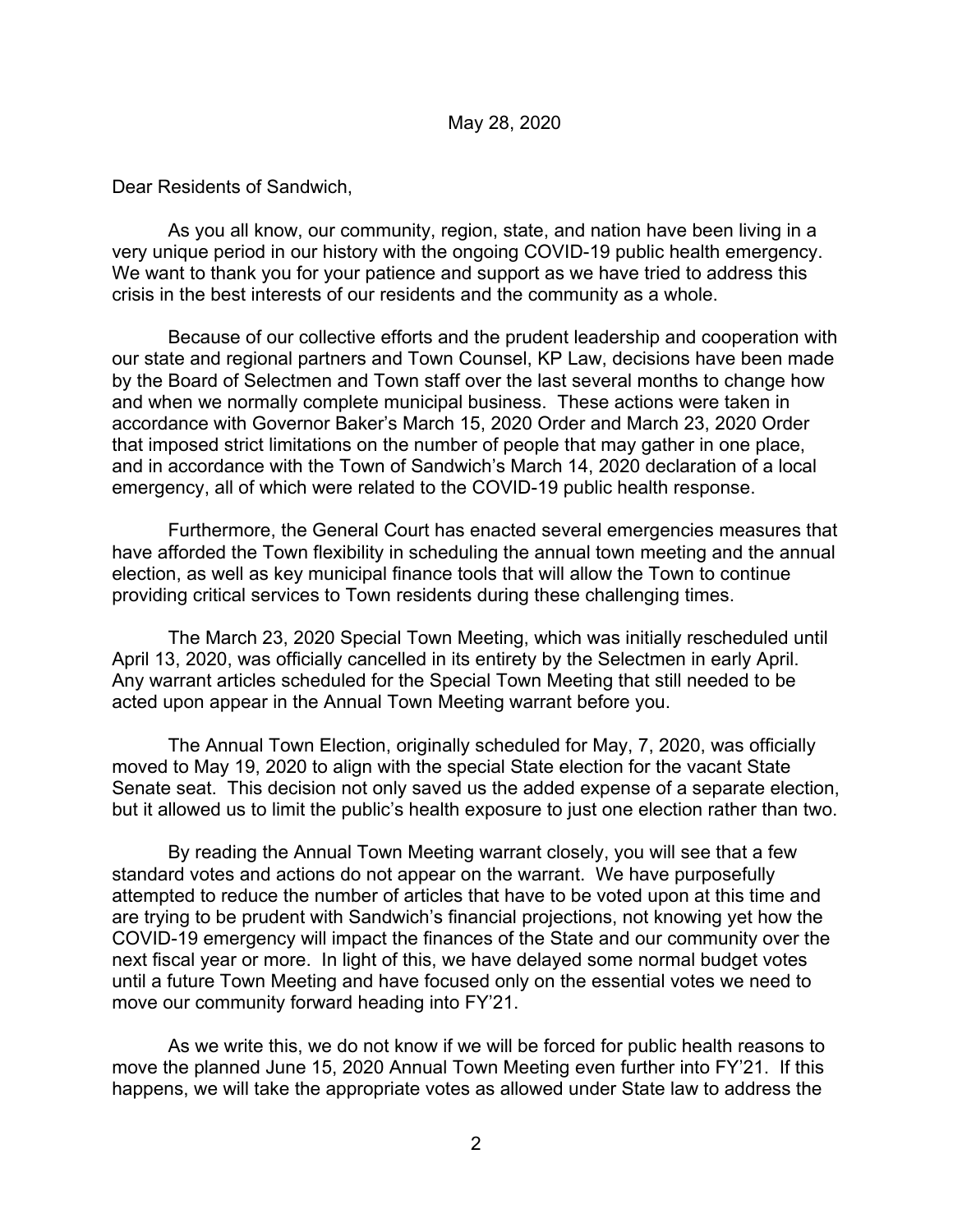FY'21 Budget for town and school operations to continue. We also plan to take whatever actions we can to address the capital projects and purchases recommended in the warrant.

We thank you for your patience and understanding during this unprecedented public health emergency. Without question, by working together we are better able to function in a reduced capacity and expedite our return to more normal living conditions and operations. We could not have done this without all of you.

Thank you again for your patience, understanding, and support.

Sincerely,

Board of Selectmen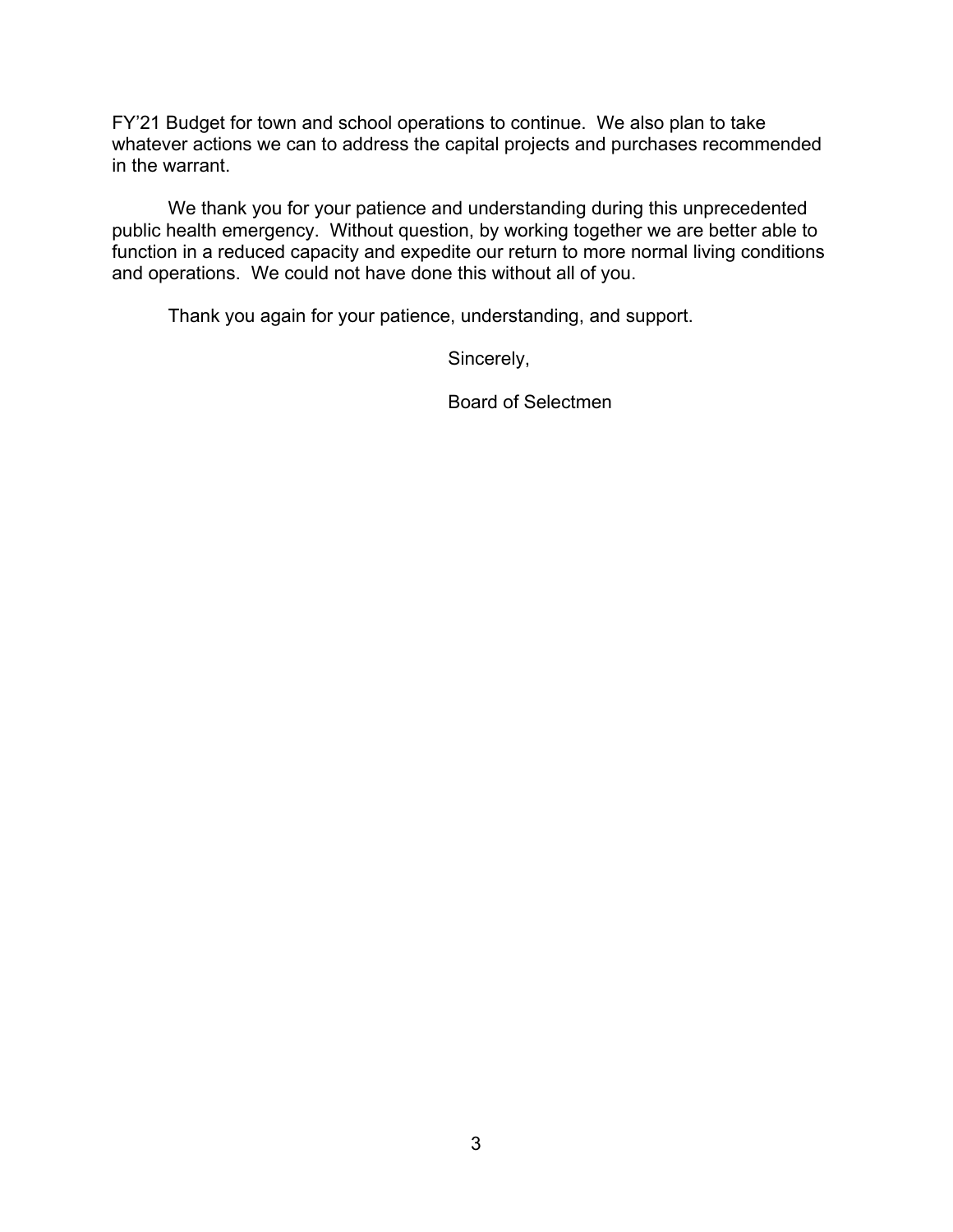#### **INDEX OF WARRANT ARTICLES**

#### **June 15, 2020 Annual Town Meeting**

- 1. [Report of Town Officials \(p. 5\)](#page-4-0)
- 2. FY'21 Budget (p. 5)
- 3. FY'21 [Enterprise Fund Budgets: DPW Sanitation Division, Sandwich Hollows](#page-9-0)  Golf Club, Sandwich Marina, & Cable Public Access (p. 10)
- 4. FY'21 Revolving Fund Appropriation Limits (p. 10)
- 5. FY'21 Capital Budget (p. 11)
- 6. [Amend Purpose for Fire Department Capital Appropriation \(p. 11\)](#page-10-0)
- 7. Transfer to Stabilization Fund (p. 11)
- 8. Transfer to OPEB Trust Fund (p. 12)
- 9. Ch. 90 State Aid to Highways Program (p. 12)
- 10. Appropriation to Fund 100 Route 6A Renovations (p. 12)
- 11. [Authorization to File Special Act for Filling of School Committee Vacancy \(p. 12\)](#page-11-0)
- 12. Deed Clarification for Terrapin Ridge Project Site (p. 13)
- 13. Authorization to Expand Senior Exemption Program Qualifying Standards (p. 13)
- 14. [CPA Fund Expenditure Administrative Costs, 10% Allocations, & Debt Payment](#page-12-0)  (p. 13)
- 15. Authorization to Dispose of Henry T. Wing School to SCG Development & Approve CPA Appropriation for Community Housing Resources (p. 14)
- 16. Petition: Increased Security at Pilgrim Nuclear Power Station (p. 14)
- 17. [Petition: Commercial Single-Use Plastic Water Bottle Ban Town Bylaw \(p. 14\)](#page-13-0)
- 18. [Petition: Adoption of Climate Policy Town Bylaw \(p. 17\)](#page-16-0)

**NOTE**: Petition articles have been printed as submitted and may contain typographic and other errors.

#### **Reference Material**:

- 1. Article 2 FY'21 Estimated [General Fund Revenues & Expenses](#page-19-0) (p. 20)
- 2. [Article 15 Authorization to Dispose](#page-20-0) of Henry T. Wing School (p. 21)
- 3. [A Glossary of Commonly Used Terms \(p. 22\)](#page-21-0)
- 4. Table [of Basic Points of Motions \(p. 25\)](#page-24-0)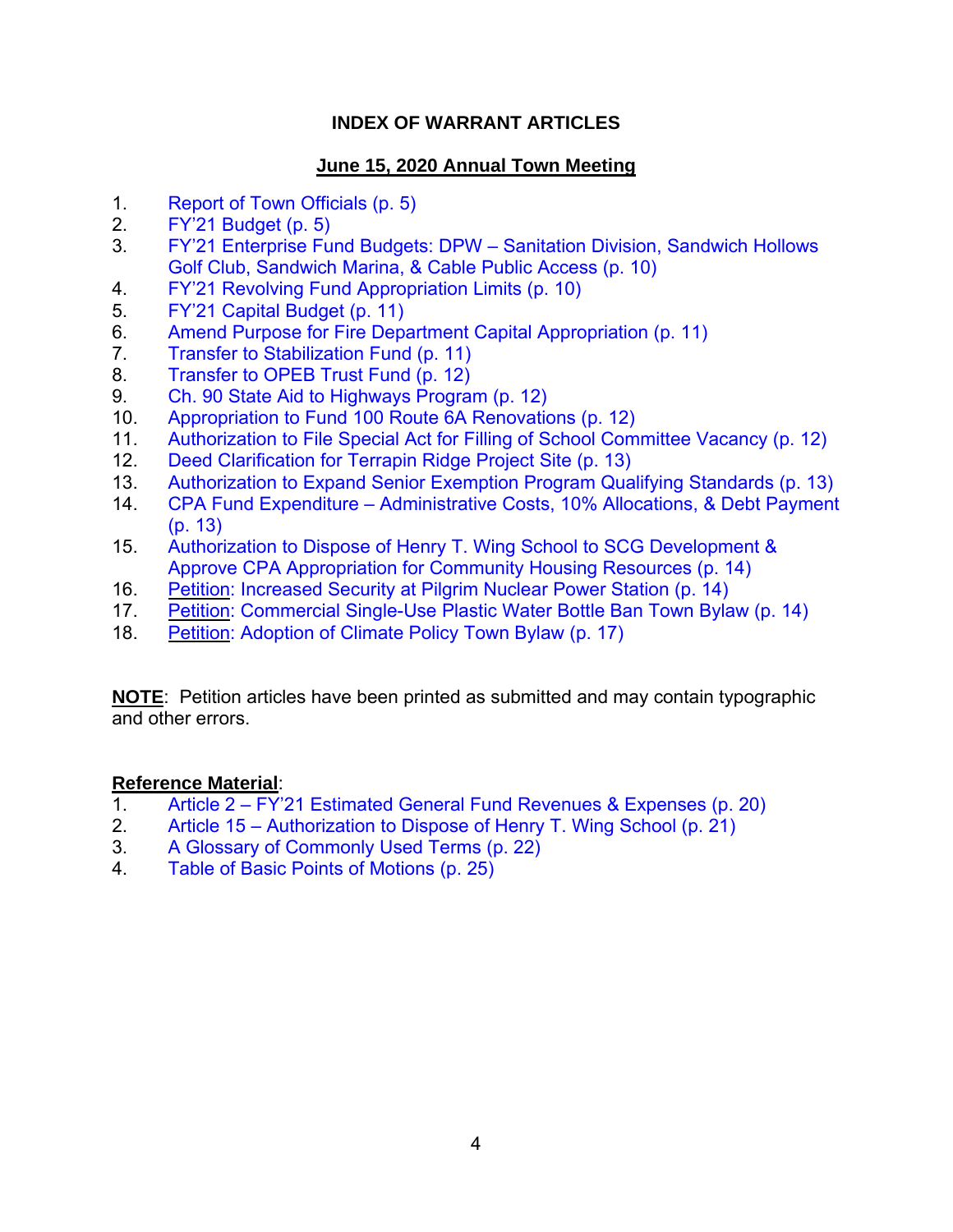#### <span id="page-4-0"></span>**TOWN OF SANDWICH 2020 ANNUAL TOWN MEETING June 15, 2020**

#### **Warrant**

Barnstable, ss.

To the Constables of the Town of Sandwich, in the County of Barnstable,

#### GREETINGS:

In the name of the Commonwealth of Massachusetts you are hereby directed to notify and warn the inhabitants of the Town of Sandwich qualified to vote in elections and Town affairs to meet at the Sandwich High School, 365 Quaker Meetinghouse Road, in East Sandwich on

#### **Monday, June 15, 2020, at 7:00 p.m.,**

then and there to act on the following articles.

#### **ARTICLE 1**

To see if the Town will vote to hear the reports of all Town Officers and Committees and to act thereon, or take any other action relative thereto.

#### **Recommended by the Board of Selectmen.**

#### **ARTICLE 2**

To see if the Town will vote to hear the report of the Finance Committee and to see if the Town will vote to raise and appropriate or transfer from available funds the sum of \$79,325,326.00, or any other amount, to defray Town expenses for the Fiscal Year July 1, 2020 to June 30, 2021 as itemized below in the third column entitled FY'21 Recommendation, or take any other action relative thereto.

#### **Recommended by the Board of Selectmen and Finance Committee.**

#### **Fiscal Year 2021 Finance Committee Budget Message**:

The process of creating a municipal budget is always a challenging task. All competing priorities must be considered, while utilizing only the limited funds available. Town Department Heads, the Superintendent of Schools, the Town Manager and the Town's financial team, work diligently together with the Board of Selectmen, School Committee and Finance Committee to research, build and execute a budget which will continue to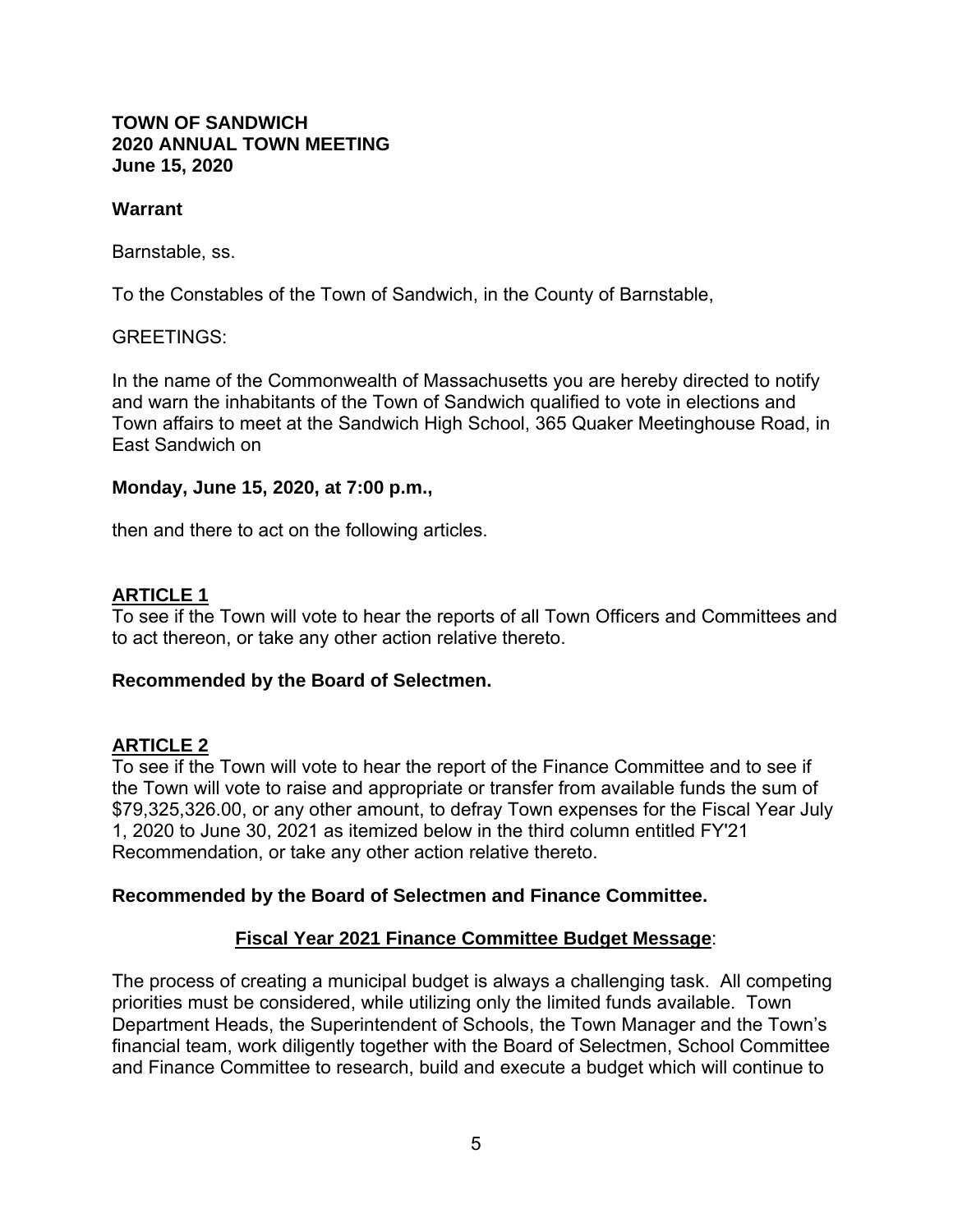provide excellent services to our residents, while also considering the costs to taxpayers. It's a very difficult balancing act!

The FY'21 Budget process has been even more unique and challenging than usual due to the impacts of the COVID-19 public health emergency. Several times over the last two months we thought we had completed our budget review process, but the anticipated financial impact of the ongoing health crisis has caused us to revisit our initial budget assumptions.

Every change the Finance Committee has considered and voted to support has been to make our revenue and expense assumptions as safe as possible due to these financial uncertainties. We supported lowering our revenue expectations and expense costs twice over the last month leading toward Town Meeting.

The recommended FY'21 Budget before voters tonight provides a significant amount of safety even though the State has yet to be able to issue any guidance on State aid. Specifically, we are recommending a FY'21 Budget that has a projected balance of more than \$800,000 and sets aside more than \$3.5 million in projected Excess Levy Capacity. If effect, this recommended budget provides a substantial cushion if we receive worse financial news than currently expected.

In the recent past, Town Meeting has adopted budgets, created and recommended by municipal government leaders, which have modestly enhanced reserves, while addressing maintenance and repairs, as well as capital needs. Until the recent public health emergency, the budget news this past few years has generally been positive. As a community, we have been successful at finding creative funding strategies to address some of our largest financial concerns, like wastewater needs, and have supported onetime and long-term measures to fund large scale capital building needs that have not been addressed for decades. All of these solutions were recommended while trying to minimize the impact on taxpayers. We have also been prudent about not using the additional tax revenue created by the new power generation unit on recurring operating expenses. Rather, we have spent and planned these funds for one-time capital expenses or have not spent them at all.

The cost for public charter schools has continued to balloon out of control, remaining a consistent threat to Sandwich's budget. We are spending more than \$4.0 million annually to educate Sandwich students outside of our town and a State mandated reimbursement formula to help us recover a relatively small amount of our costs has never come close to full funding by the Commonwealth. The Finance Committee is very concerned that if our school spending continues to increase and our promised reimbursements rates continue to be ignored, we will eventually be left with no other choice than cutting local programs and services in Sandwich to fund costs located outside our community.

For FY'21, the Selectmen gave the municipal departments and the school department guidance on a level-service budget over the past fiscal year coming in around 3% above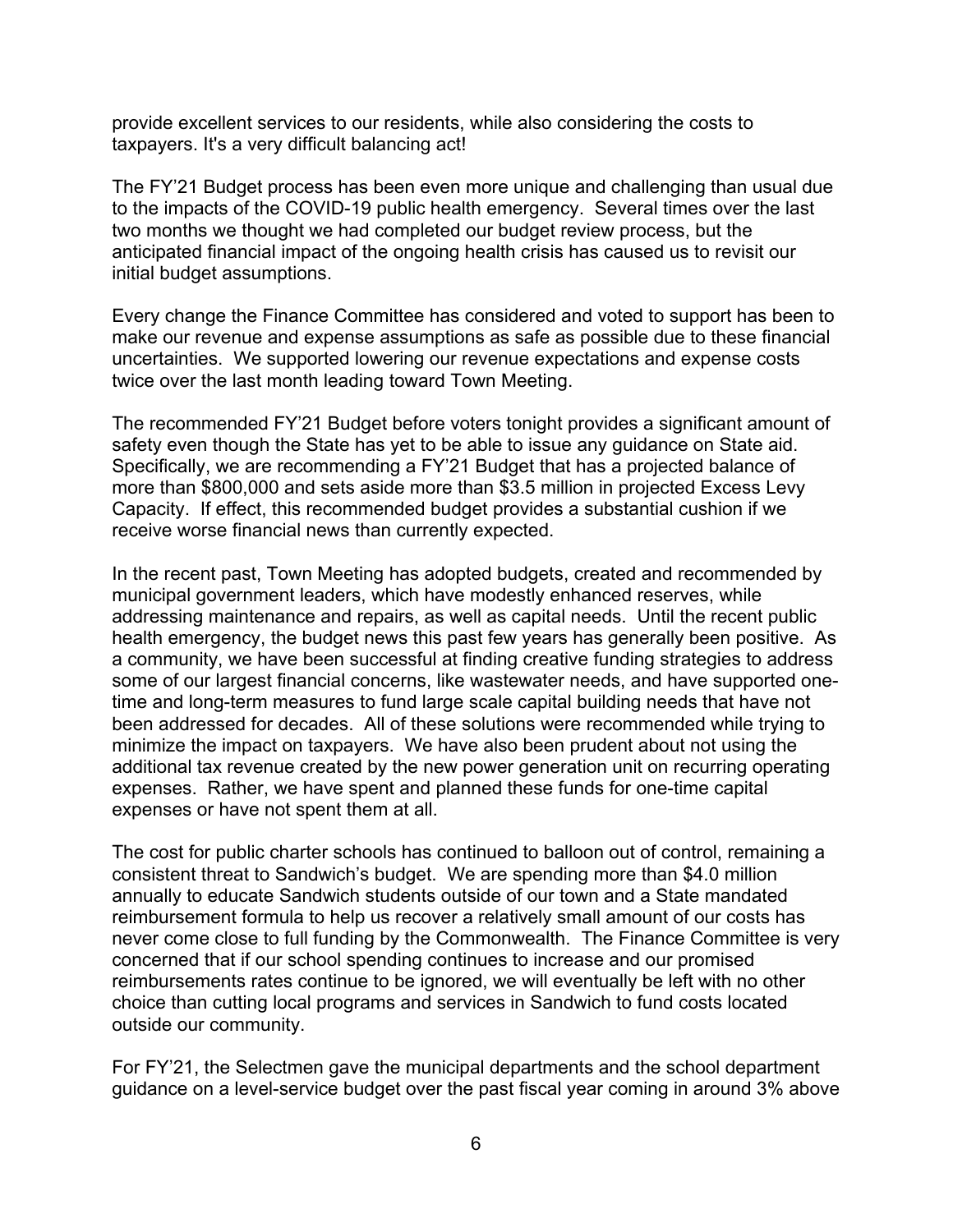FY'20. The municipal budget recommended tonight is 2.58% over FY'20 while the School is 3.75% above last fiscal year. Generally, School costs have increased faster than the general government largely due to employee related costs and internal replacement decisions following employee retirements. The Committee is concerned if the School funding increase trend continues, it may not be possible to sustain this volume of increase under Proposition 2.5 limits.

During some recent past budget cycles, the Finance Committee offered specific recommendations to other significant financial risks. We are very appreciative of the responsiveness to these recommendations, as well as to our requests for information. We appreciate the full and open budget information provided to us by town and school leaders. There are no secrets. Every expenditure is discussed in open forums, a number of times, before being voted at Town Meeting.

In addition, we applaud the Town's financial team for some of the ways they have saved taxpayers money. One excellent example is the town switching employee health insurance to the Massachusetts Interlocal Insurance Association (MIIA) health insurance program, saving the community almost \$1,000,000 annually.

As will be discussed in more detail shortly, if the State's FY'21 Budget news is worse than expected and throws our safe projections out of balance, we will need to come back to a future Town Meeting to present a rebalanced budget. As has been highlighted at many Town Meetings previously, municipal operations are the only level of government where a budget must be balanced to operate.

We are grateful for the opportunity to work with many talented municipal professionals, as well as the dedicated volunteers serving on the Board of Selectmen and the School Committee. Together, we are proud to represent our neighbors and fellow taxpayers and recommend the FY'21 Budget being presented tonight.

Mark I. Snyder, Chair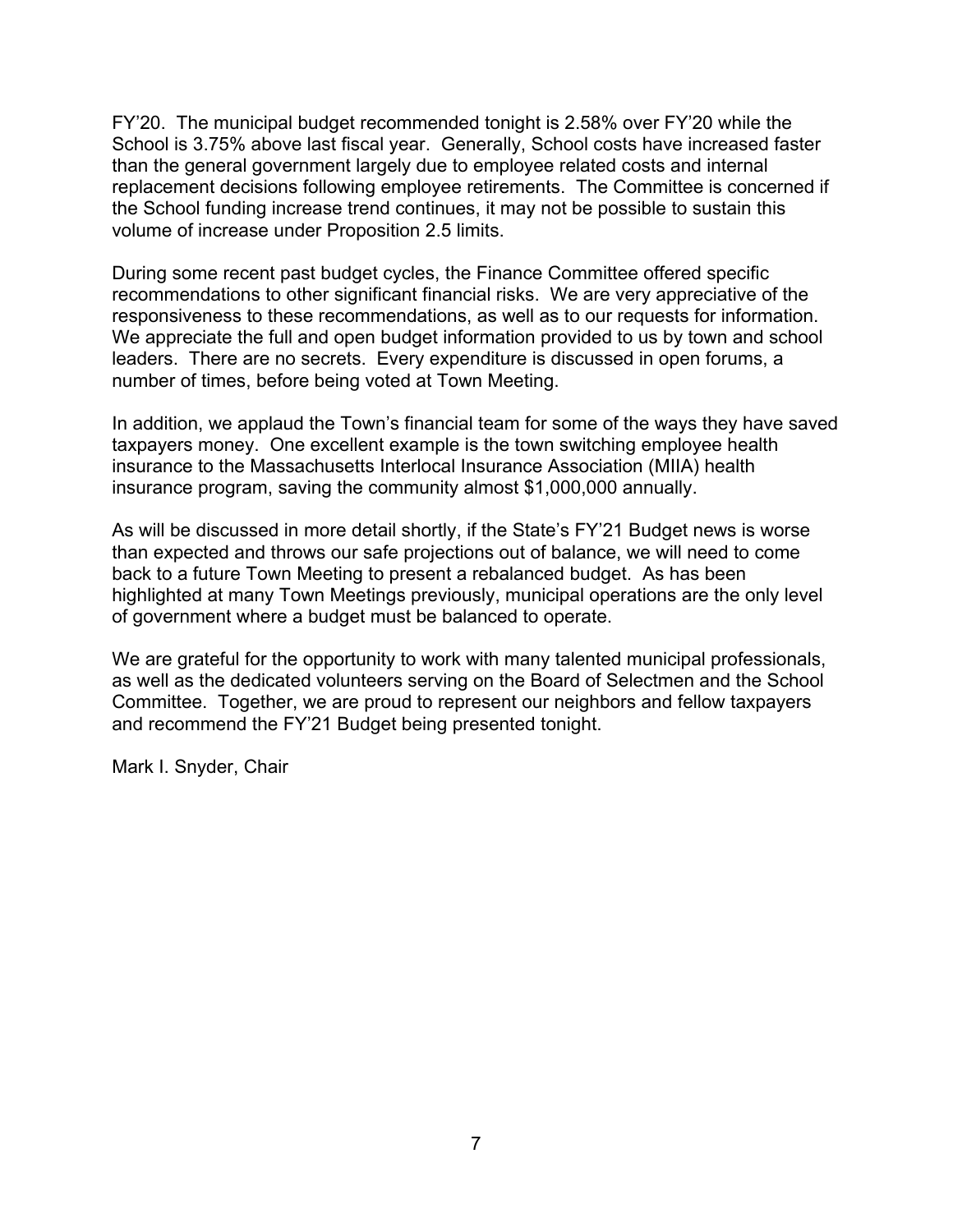# **FY'21 GENERAL FUND BUDGET TOTALS**

|     |                                   | <b>FY'19</b>  | <b>FY'20</b>         | <b>FY'21</b>   |  |
|-----|-----------------------------------|---------------|----------------------|----------------|--|
| No. | <b>Department</b>                 | Appropriation | <b>Appropriation</b> | Recommendation |  |
| 114 | Moderator                         | 450           | 450                  | 450            |  |
| 123 | Selectmen/Manager                 | 512,583       | 529,875              | 523,830        |  |
|     | <b>Personnel Expenses</b>         | 247,271       | 500,000              | 300,000        |  |
| 131 | <b>Finance Committee</b>          | 3,400         | 3,400                | 3,400          |  |
| 135 | Accounting                        | 216,347       | 222,961              | 187,865        |  |
| 141 | Assessing                         | 377,372       | 394,166              | 370,249        |  |
| 145 | <b>Treasurer</b>                  | 231,977       | 232,727              | 267,922        |  |
| 146 | <b>Tax Collector</b>              | 210,855       | 212,154              | 220,987        |  |
| 147 | <b>Tax Title</b>                  | 35,000        | 35,000               | 35,000         |  |
| 151 | Legal                             | 300,000       | 300,000              | 300,000        |  |
| 152 | <b>Human Resources</b>            | 186,761       | 179,354              | 186,413        |  |
| 161 | <b>Town Clerk</b>                 | 188,406       | 192,156              | 202,590        |  |
| 162 | Elect. & Registration             | 60,750        | 49,750               | 75,750         |  |
| 171 | <b>Natural Resources</b>          | 287,093       | 303,997              | 315,118        |  |
| 175 | <b>Planning &amp; Development</b> | 225,857       | 231,213              | 239,008        |  |
| 190 | <b>Facilities Management</b>      | 613,232       | 642,652              | 723,288        |  |
| 195 | <b>Town Reports</b>               | 11,000        | 11,000               | 12,500         |  |
| 196 | <b>Bind Records</b>               | 7,000         | 7,000                | 7,000          |  |
| 197 | Info. Technology                  | 656,517       | 663,873              | 699,430        |  |
|     | <b>Total 100s</b>                 | 4,371,871     | 4,711,728            | 4,645,800      |  |
|     |                                   |               |                      |                |  |
| 210 | <b>Police Department</b>          | 4,567,104     | 4,558,510            | 4,782,241      |  |
| 220 | <b>Fire Department</b>            | 3,701,971     | 3,679,534            | 3,798,102      |  |
| 241 | Inspections                       | 293,402       | 291,605              | 302,746        |  |
| 244 | Sealer of Weights & Measures      | 200           | 200                  | 14,000         |  |
| 291 | <b>Emergency Management</b>       | 17,500        | 17,500               | 22,500         |  |
| 294 | <b>Forest Warden</b>              | 1,500         | 1,500                | 1,500          |  |
| 297 | <b>Bourne Shellfish</b>           | 4,000         | 4,000                | 4,000          |  |
| 299 | <b>Greenhead Fly</b>              | 2,000         | 2,500                | 2,500          |  |
|     | <b>Total 200s</b>                 | 8,587,677     | 8,555,349            | 8,927,589      |  |
| 300 | <b>School Department</b>          | 33,273,259    | 34, 132, 914         | 35,144,706     |  |
| 313 | <b>UCCRVTS</b>                    | 2,288,389     | 2,161,680            | 2,135,468      |  |
|     | <b>Total 300s</b>                 | 35,561,648    | 36,294,594           | 37,280,174     |  |
|     |                                   |               |                      |                |  |
| 410 | DPW - Engineering                 | 207,514       | 227,086              | 279,322        |  |
| 420 | <b>DPW</b>                        | 1,750,218     | 1,825,761            | 1,874,438      |  |
| 421 | Snow & Ice                        | 400,000       | 400,000              | 400,000        |  |
| 424 | <b>Streetlights</b>               | 25,000        | 25,000               | 20,000         |  |
|     | <b>Total 400s</b>                 | 2,382,732     | 2,477,847            | 2,573,760      |  |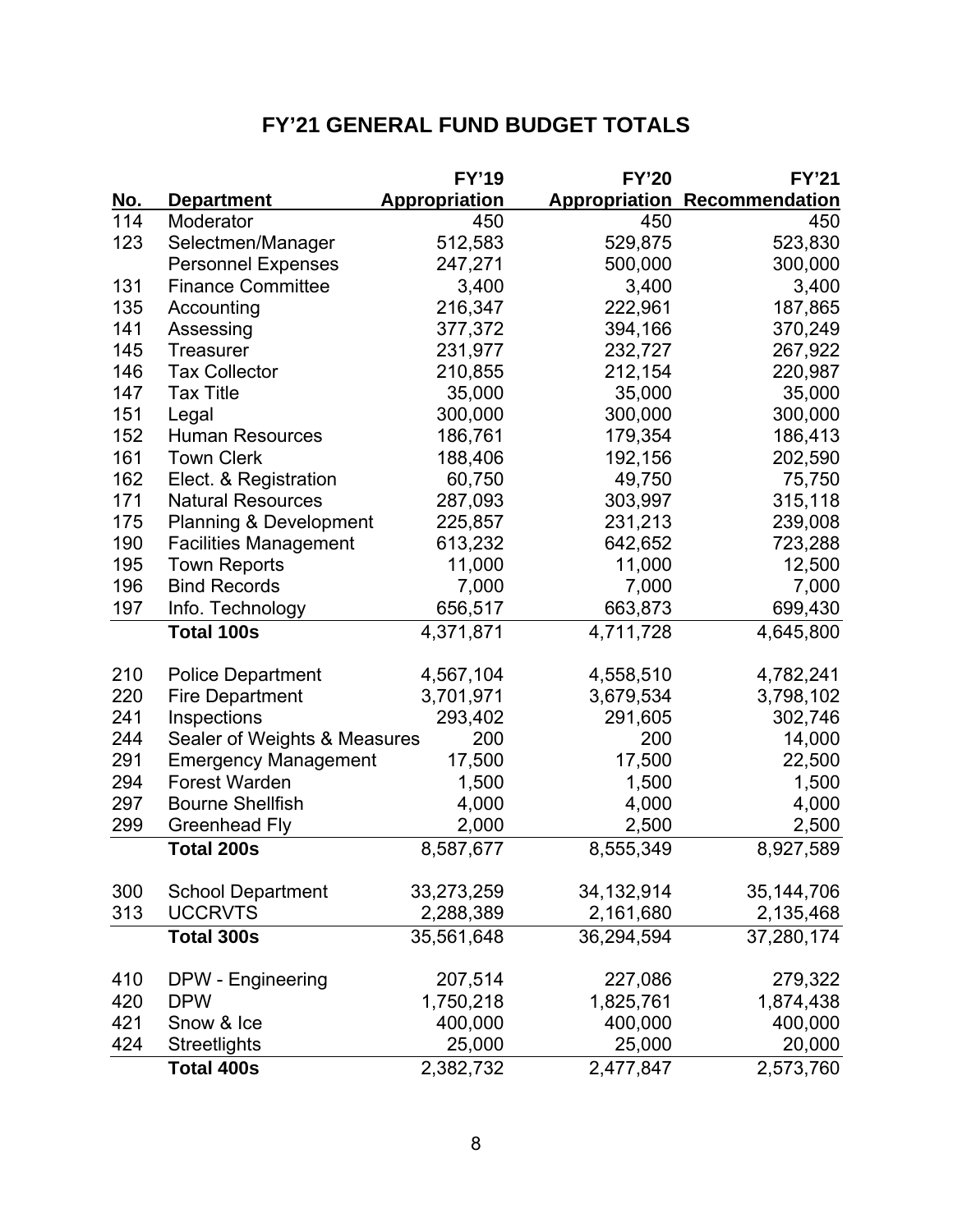|                                        |                                                         | <b>FY'19</b>         | <b>FY'20</b> | <b>FY'21</b>                        |
|----------------------------------------|---------------------------------------------------------|----------------------|--------------|-------------------------------------|
| <u>No.</u>                             | <b>Department</b>                                       | <b>Appropriation</b> |              | <b>Appropriation Recommendation</b> |
| 510                                    | <b>Health Department</b>                                | 208,531              | 214,691      | 227,483                             |
| 522                                    | <b>Nursing Department</b>                               | 151,925              | 165,829      | 169,905                             |
| 540                                    | <b>Social Services</b>                                  | 35,000               | 35,000       | 35,000                              |
| 541                                    | <b>COA</b>                                              | 241,427              | 231,800      | 238,462                             |
| 543                                    | Veterans                                                | 73,320               | 88,320       | 103,500                             |
|                                        | <b>Total 500s</b>                                       | 710,203              | 735,640      | 774,350                             |
|                                        |                                                         |                      |              |                                     |
| 610                                    | Library<br>Recreation                                   | 997,589              | 991,595      | 1,005,907                           |
| 630<br>650                             | <b>DPW - Parks</b>                                      | 190,533<br>25,850    | 229,684      | 252,602                             |
| 671                                    | Hoxie / Grist Mill                                      | 25,500               | 25,850       | 30,850                              |
| 693                                    |                                                         | 1,200                | 53,500       | 3,500                               |
| 694                                    | <b>Memorial Day</b><br><b>Historic District</b>         |                      | 1,200        | 1,200                               |
|                                        |                                                         | 14,750               | 14,800       | 15,550                              |
|                                        | <b>Total 600s</b>                                       | 1,255,422            | 1,316,629    | 1,309,609                           |
|                                        | <b>Operating Budget Subtotal:</b>                       | 52,869,553           | 54,091,787   | 55,536,282                          |
|                                        |                                                         |                      |              |                                     |
| 135                                    | Sanitation, Marina & SHGC Indirect Costs Transfers      |                      |              | 60,000                              |
| 171                                    | <b>Waterways Fund Transfer</b>                          |                      |              | 7,500                               |
| 220                                    | <b>Ambulance Fund Transfer</b>                          |                      |              | 1,650,000                           |
| 630                                    | Beach & Recreation Account Transfers (incl. Sandy Neck) |                      |              | 298,191                             |
| 650                                    | <b>Cemetery Trust Fund Transfer</b>                     |                      |              | 35,000                              |
| 671                                    | Hoxie House / Grist Mill Transfer                       |                      |              | 8,000                               |
|                                        | <b>Inter-Fund Transfers Subtotal:</b>                   |                      |              | 2,058,691                           |
|                                        |                                                         |                      |              |                                     |
| 132                                    | <b>Reserve Fund</b>                                     |                      |              | 500,000                             |
| 710                                    | <b>Short Term Debt</b>                                  |                      |              | 100,000                             |
| 750                                    | Debt                                                    |                      |              | 3,834,470                           |
| 910                                    | <b>Group Health Insurance</b>                           |                      |              | 11,500,000                          |
| 912                                    | Medicare                                                |                      |              | 676,000                             |
| 940                                    | Property & Liability Insurance                          |                      |              | 1,250,000                           |
| 941                                    | <b>Unemployment Account</b>                             |                      |              | 100,000                             |
| 950                                    | <b>Retirement Assessment</b>                            | 3,769,883            |              |                                     |
| <b>Other Budget Accounts Subtotal:</b> | 21,730,353                                              |                      |              |                                     |
|                                        |                                                         |                      |              |                                     |

# **FY'21 BUDGET TOTAL: 79,325,326**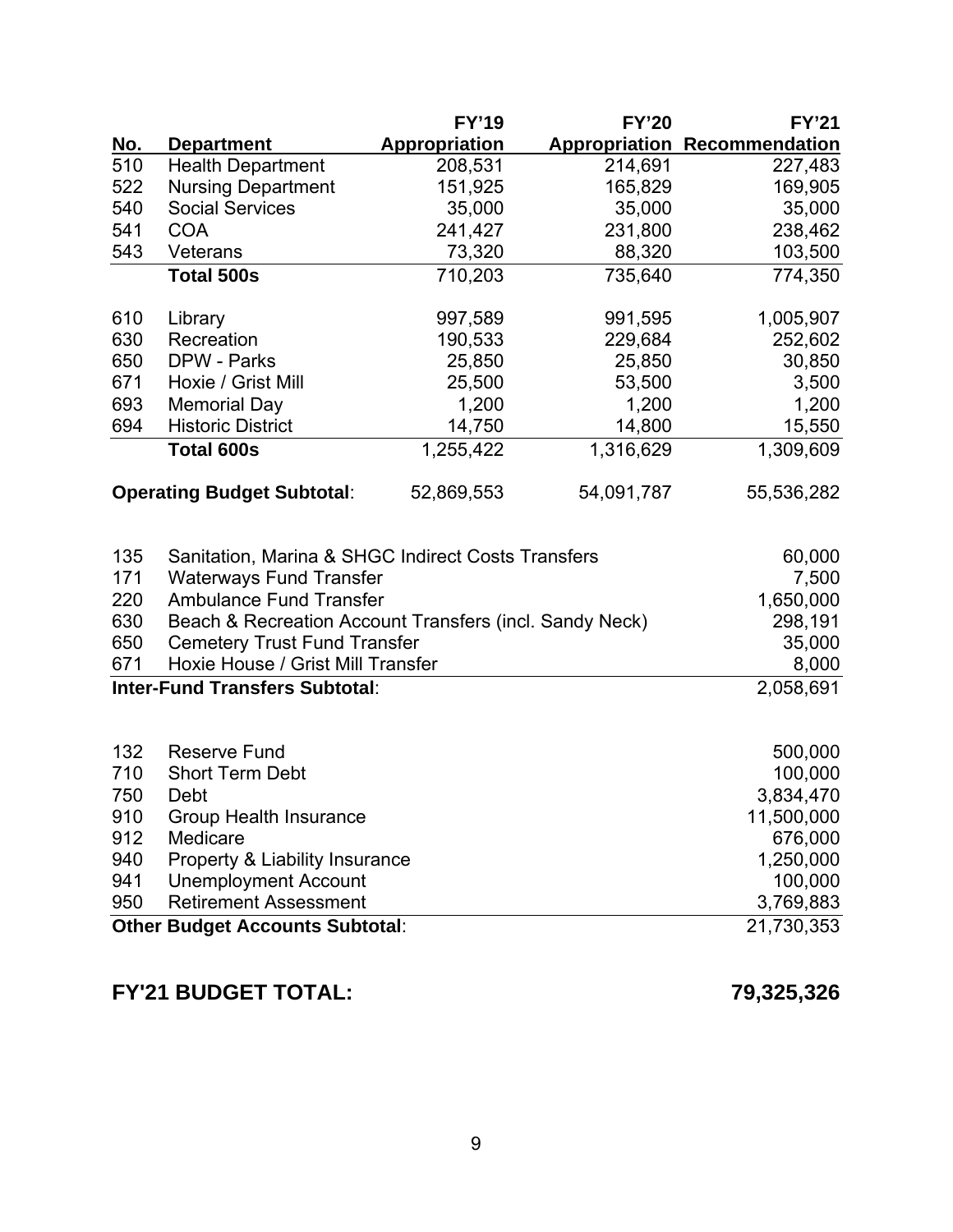<span id="page-9-0"></span>To see if the Town will vote in accordance with the provisions of M.G.L. c.44, §53F½ to raise and appropriate or transfer from available funds a sum of money, to be expended under the direction of the Board of Selectmen, for the purpose of establishing the FY'21 enterprise fund budgets for the Department of Public Works Sanitation Division, Sandwich Hollows Golf Club, Sandwich Marina – East Boat Basin, and Cable Public Access, in accordance with the following list, or take any other action relative thereto.

| <b>Enterprise Fund</b>                         | <b>Recommended FY'21 Budget</b> |
|------------------------------------------------|---------------------------------|
| Department of Public Works Sanitation Division | 1,072,165                       |
| <b>Sandwich Hollows Golf Club</b>              | 953.914                         |
| Sandwich Marina - East Boat Basin              | 2,030,159                       |
| <b>Cable Public Access</b>                     | 509.225                         |

#### **Recommended by the Board of Selectmen and Finance Committee.**

#### **ARTICLE 4**

To see if the Town will vote in accordance with the provisions of M.G.L. c.44, §53E1/2 and Section 2.11 of the Sandwich Town Bylaws to authorize the spending limits of revolving funds for the following Town departments for FY'21, to be expended under the direction of the Board of Selectmen, in accordance with the following list:

| <b>Revolving Account</b>                             | <b>Expenditure Limit</b> |  |  |
|------------------------------------------------------|--------------------------|--|--|
| <b>Recreation Programs</b>                           | \$525,000                |  |  |
| Solar Energy / Town Utilities                        | \$125,000                |  |  |
| Town Hall Meeting Room                               | \$10,000                 |  |  |
| Sand Hill School Community Center<br><b>Expenses</b> | \$10,000                 |  |  |
| Oak Crest Cove Expenses                              | \$12,000                 |  |  |
| Sandwich: A Cape Cod Town Book                       | \$2,000                  |  |  |
| <b>Senior &amp; Community Services</b><br>Programs   | \$60,000                 |  |  |
| <b>School Department Book Fines</b>                  | \$10,000                 |  |  |

or take any other action relative thereto.

#### **Recommended by the Board of Selectmen and Finance Committee.**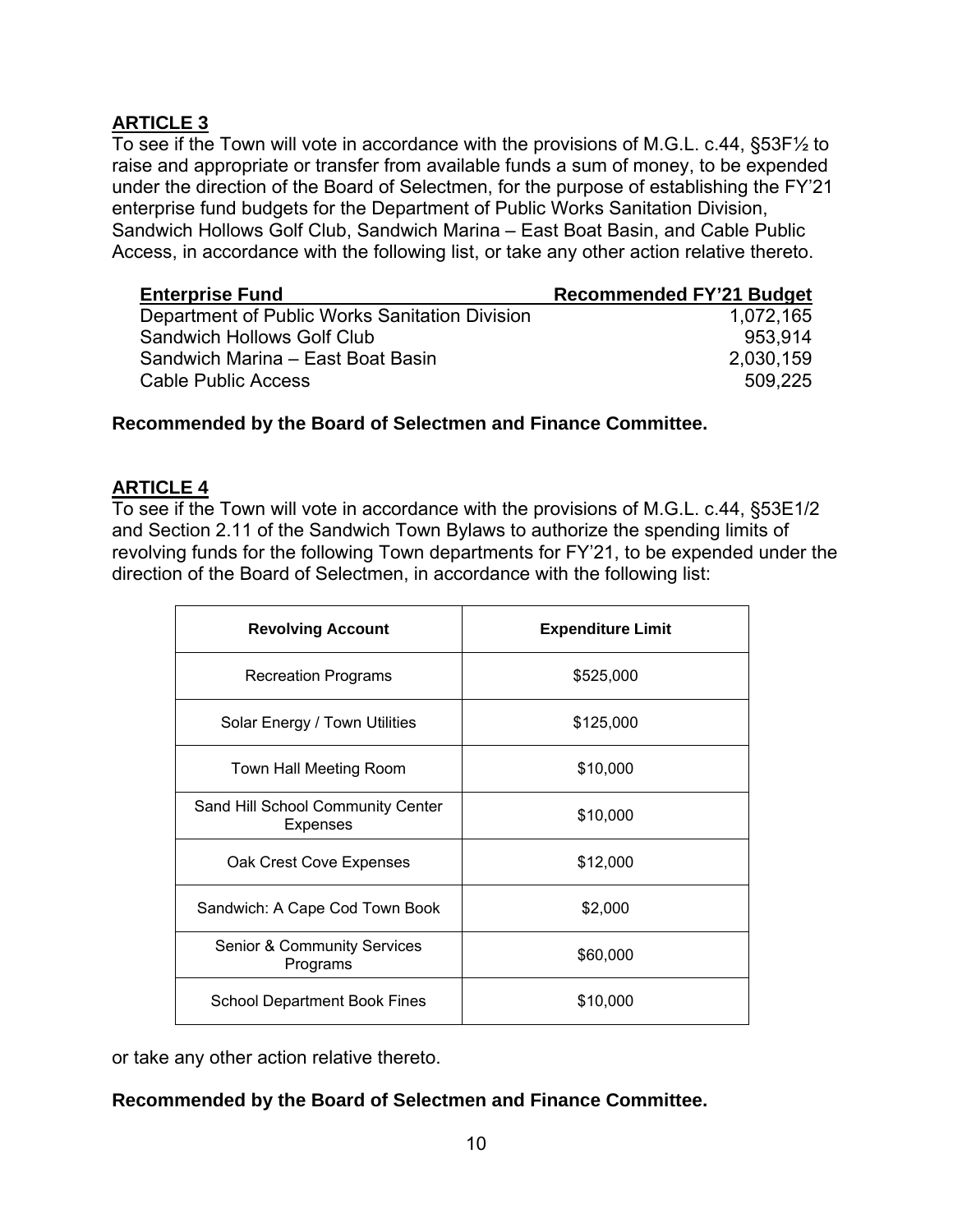<span id="page-10-0"></span>To see if the Town will vote to hear the report of the Capital Improvement Planning Committee, and further, to raise and appropriate or transfer from available funds the sum of \$326,138.00, or any other amount, and to transfer and appropriate the sum of \$257,000.00 from the Ambulance Fund, or any other amount, to be expended under the direction of the Board of Selectmen, for the purpose of purchasing and repairing equipment, vehicles, and buildings, and providing related services in accordance with the following list, for a total capital appropriation of \$583,138.00:

| <b>Capital List</b>                                        | <b>Amount</b> |
|------------------------------------------------------------|---------------|
| Information Technology - IT & GIS Improvements             | 76,138        |
| Fire Department - EMS Equipment Upgrades                   | 184,000       |
| Public Safety - Communication System Upgrade               | 10,000        |
| Public Safety - Ballistic & Active Shooter Equipment       | 63,000        |
| Facilities Department - Town Building Repairs/Improvements | 125,000       |
| School Department - School Building Repairs/Improvements   | 125,000       |
| <b>Capital List Total</b>                                  | 583,138       |

| <b>Transfer Funding Sources</b> | Amount  |
|---------------------------------|---------|
| Ambulance Fund                  | 257,000 |
| <b>Capital Offset Total</b>     | 257,000 |

or take any other action relative thereto.

#### **Recommended by the Board of Selectmen, Finance Committee, and Capital Improvement Planning Committee.**

#### **ARTICLE 6**

To see if the Town will vote to amend the purpose for which \$25,000.00 was appropriated at the May 1, 2017 Annual Town Meeting under Article 7 for Fire Department "IV Medication Pumps" to "EMS Equipment and Supplies", or take any other action relative thereto.

#### **Recommended by the Board of Selectmen, Finance Committee, and Capital Improvement Planning Committee.**

## **ARTICLE 7**

To see if the Town will vote in accordance with M.G.L. c.40, §5B to raise and appropriate or transfer from available funds a sum of money to be transferred into the Stabilization Fund, or take any other action relative thereto.

#### **Recommended by the Board of Selectmen and Finance Committee.**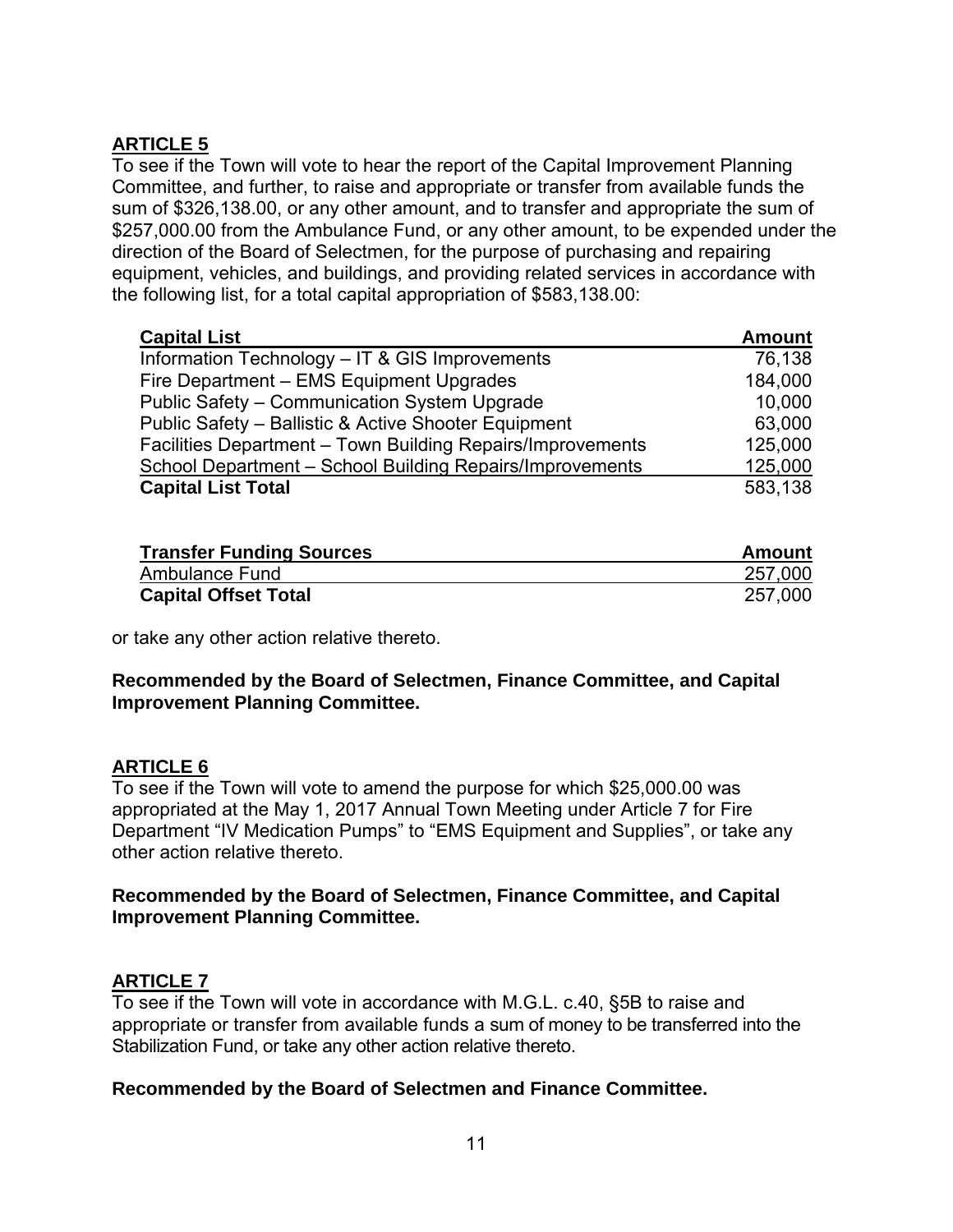<span id="page-11-0"></span>To see if the Town will vote in accordance with M.G.L. c.32B, §20(b) to raise and appropriate or transfer from available funds a sum of money to be transferred into the Other Post-Employment Benefits Liability Trust Fund, or take any action relative thereto.

#### **Recommended by the Board of Selectmen and Finance Committee.**

#### **ARTICLE 9**

To see if the Town will vote to appropriate the sum of money, received or to be received, from the Chapter 90 State Aid to Highways Program for highway construction and/or maintenance on any State approved road during FY'21, or take any other action relative thereto.

#### **Recommended by the Board of Selectmen and Finance Committee.**

#### **ARTICLE 10**

To see if the Town will vote to raise and appropriate or transfer from available funds an additional sum of money for the design and for making extraordinary repairs and renovations to the existing Town municipal office building and structures located at 100 Route 6A, as shown on Assessor's Map 88, Lot 1, including all costs incidental and related thereto, or take any other action relative thereto.

#### **Recommended by the Board of Selectmen, Finance Committee, and Capital Improvement Planning Committee.**

#### **ARTICLE 11**

To see if the Town will vote to authorize the Board of Selectmen and the School Committee, at a joint meeting held for this purpose, appoint an individual to fill a vacancy on the School Committee until the 2021 annual town election, in accordance with the procedures set forth in M.G.L. c.41, §11, rather than by a special election as set forth in Section 4.3.4 of the Town Charter; and further to authorize the Board of Selectmen to file a home rule petition with the General Court in order to validate, ratify, and confirm the appointment; or to take any other action relative thereto.

#### **Recommended by the Board of Selectmen.**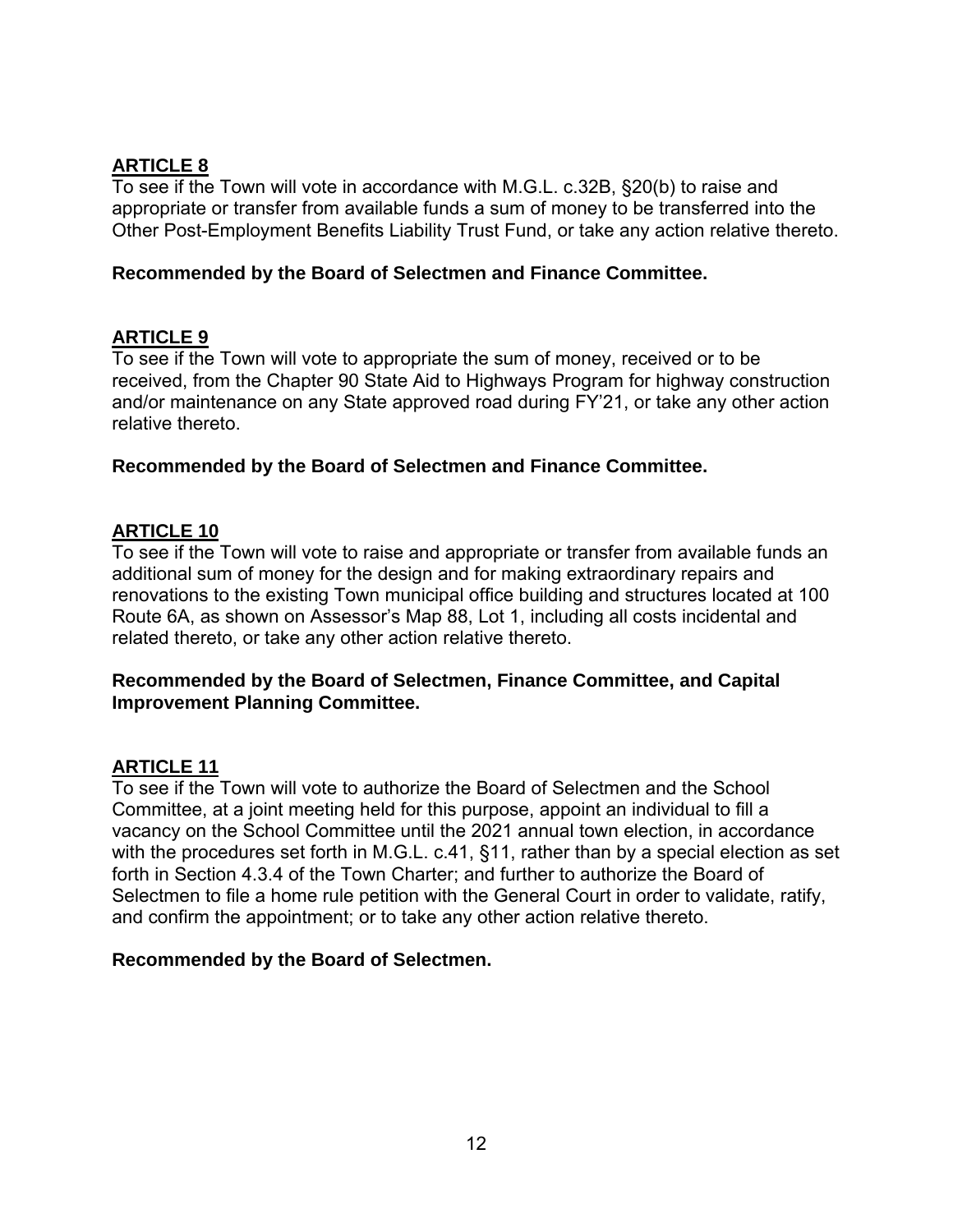<span id="page-12-0"></span>To see if the Town will vote to amend the purpose for which the parcel of land shown on Assessor's Map 28, Lot 266, known as 1-31 Terrapin Ridge, and as "Tract A" containing 10.00 +/- acres on a plan entitled "Town of Sandwich Plan of Land on Quaker Meetinghouse Road," dated May 15, 1986, revised May 15, 1987, prepared by Edward S. Kelly, Town Engineer, recorded with the Barnstable County Registry of Deeds in Plan Book 436, Page 68, was conveyed by the Board of Selectmen to the Sandwich Housing Authority by a vote of the 1988 Annual Town Meeting under Article 34 from "public housing purposes" to "affordable or public housing purposes", and to authorize the Board of Selectmen to execute a confirmatory deed to the Sandwich Housing Authority of the above-referenced parcel for the change in purpose, or take any other action relative thereto.

*(2/3 Vote Required)*

#### **Recommended by the Board of Selectmen.**

### **ARTICLE 13**

To see if the Town will vote to adjust, commencing with Fiscal 2021; Clause 41C (M.G.L. c.59, §5, Clause 41C) eligibility requirements amended by Chapter 184 §51 of the Acts of 2002 to;

- increase exemption amount from 500.00 dollars to 1000.00 dollars to be effective for exemptions granted for any fiscal year beginning on or after July 1, 2020, and;
- accept General Laws Chapter 59, Section 5, Clause 41D, which authorizes an annual increase in the income (gross receipts) and asset (whole estate) limits for exemptions granted to senior citizens under General Laws Chapter 59, Section 5, Clause 41C**,** by the percentage increase in the U.S. Department of Labor, Bureau of Labor Statistics, Consumer Price Index for the previous year as determined by the Commissioner of Revenue, to be effective for exemptions granted for any fiscal year beginning on or after July 1, 2020.

or take any other action relative thereto.

#### **Recommended by the Board of Selectmen, Finance Committee, and Board of Assessors.**

#### **ARTICLE 14**

To see if the Town will vote to hear and act on the report of the Community Preservation Committee on the FY'21 Community Preservation budget and to appropriate from the Community Preservation Fund FY'21 estimated annual revenues the sum of \$75,000.00, or any other sum, to meet the administrative expenses and all other necessary and proper expenses of the Community Preservation Committee for FY'21; and further to reserve for future appropriation a sum of money from the Community Preservation Fund estimated annual revenues for open space, historic resources, and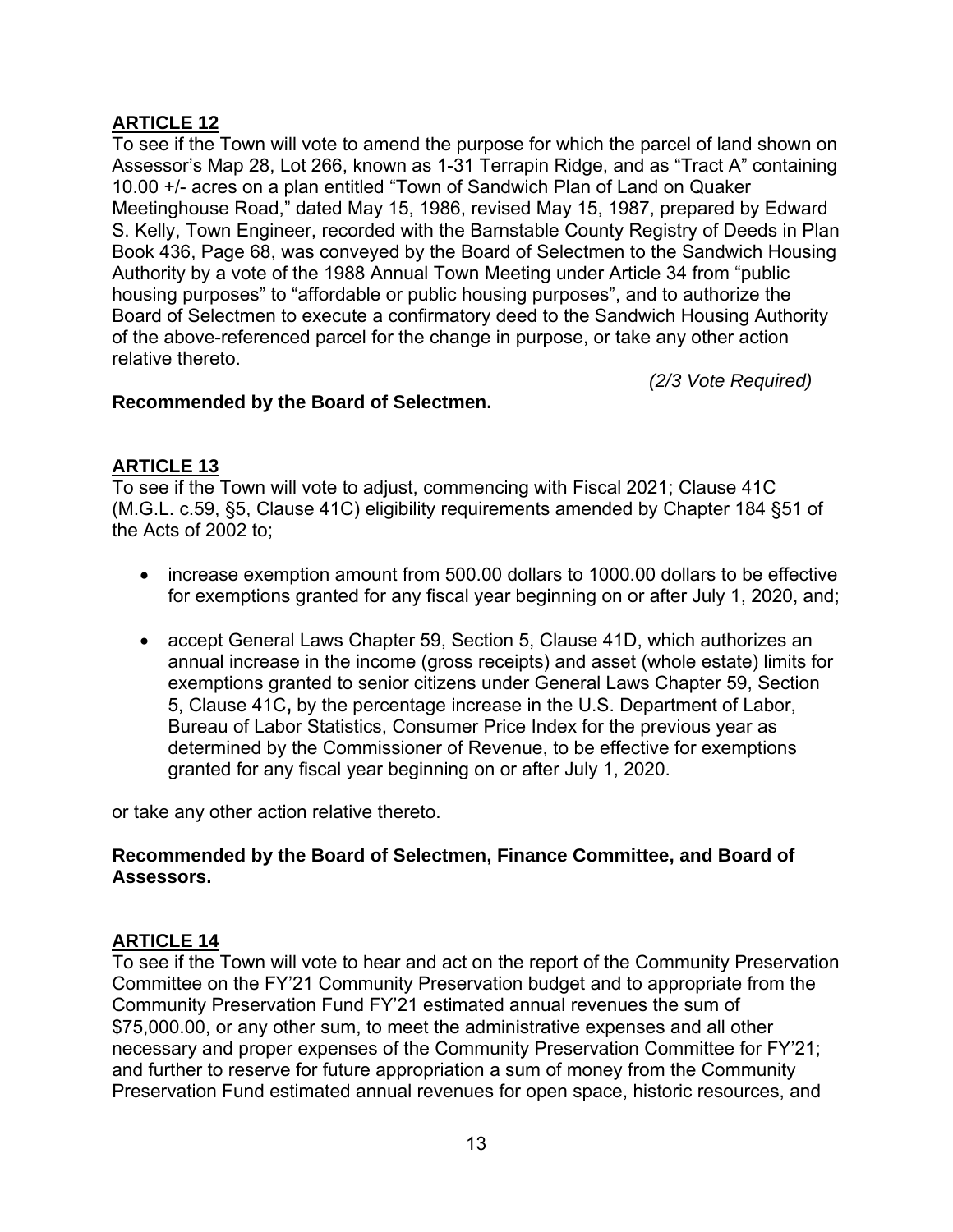<span id="page-13-0"></span>community housing purposes, as well as a sum of money to be placed in the FY'21 Budgeted Reserve for general Community Preservation Act purposes; and further to appropriate from the Community Preservation Fund a sum or sums of money for previously authorized Community Preservation Act debt payments; and further to appropriate from the Community Preservation Fund a sum or sums of money for Community Preservation projects or purposes as recommended by the Community Preservation Committee; or take any other action in relation thereto.

#### **Recommended by the Board of Selectmen, Finance Committee, and Community Preservation Committee.**

#### **ARTICLE 15**

To see if the Town will vote to transfer to the Board of Selectmen for the purpose of conveyance and for general municipal purposes, the care, custody, and control of a parcel land located at 33 Water Street, containing 6.2 +/- acres, being a portion of the Henry T. Wing School parcel, Assessor's Map 43, Lot 005, as further shown on a sketch plan entitled "Henry T. Wing Residences", a copy of which is one file with the Town Clerk's Office, said transfer to take effect no sooner than December 31, 2021; and further, to vote in accordance with Article 20 of the May 7, 2018 Annual Town Meeting to authorize the Board of Selectmen to convey or otherwise dispose of the fee or lesser interest in said parcel for affordable housing purposes and historic preservation purposes; to convey and accept easements over, to and from the parcel including but not limited to construction, driveway and parking easements, for connection to the adjacent wastewater treatment facility, for the town's use of its adjacent property, and for any other purposes deemed necessary for the development of the parcel, and to accept a permanent affordable housing restriction and a historic preservation restriction pursuant to G.L., c.183, §31-33, all of which is pursuant to the terms and conditions of the Option Agreement between the Town of Sandwich and SCG Development Partners, LLC, a copy of which is on file with the Town Clerk's Office;

#### **AND FURTHER,**

To see if the Town will vote to appropriate under the Community Preservation Act affordable housing program the sum of \$2,650,000.00, or any other amount, to be expended under the direction of the Board of Selectmen, for the purpose of providing a grant to SCG Development Partners, LLC for affordable senior rental housing purposes for the Henry T. Wing School project; that to meet this appropriation the Town transfer from the Community Preservation Fund a sum of money for this purpose, and that the Treasurer, with the approval of the Board of Selectmen, is hereby authorized to borrow up to \$2,650,000.00 and issue bonds and notes therefor pursuant to M.G.L. c.44, sections 7 and 8, M.G.L. c.122B, section 20, and M.G.L. c.44B, §11, or any other enabling authority; and further, to authorize the Board of Selectmen to enter into a grant agreement with said SCG Development Partners, LLC, on such terms and conditions as the Board of Selectmen deems appropriate, including a permanent affordable housing restriction to the Town pursuant to G.L. c.183, §31-33;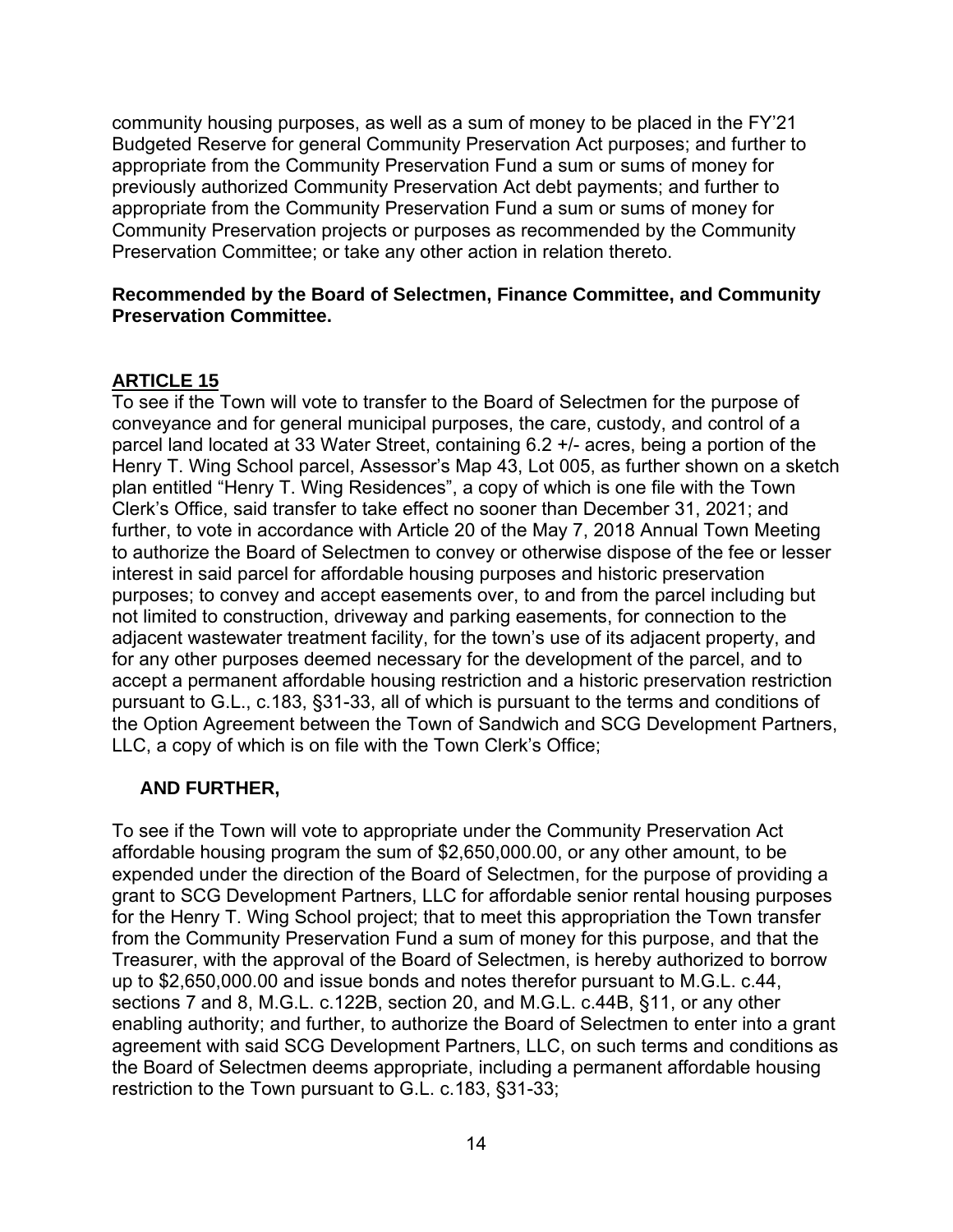or take any other action relative thereto.

#### *(2/3 Vote Required)*

**Recommended by the Board of Selectmen, Finance Committee, Community Preservation Committee, and Capital Improvement Planning Committee.** 

#### **ARTICLE 16**

#### **Public Advisory Question for the 2020 Spring Town Ballot or for increased security at the Pilgrim Nuclear Power Station on Cape Cod Bay in order to protect the public and the environment**

**Whereas**, the high level nuclear waste will remain at Pilgrim for decades or more in dry casks that present safety concerns, each holding half the radioactive cesium released at Chernobyl;

**Whereas**, the spent fuel pool remains full and is vulnerable to terrorist attack or accident that could cause radioactive contamination rendering our communities uninhabitable;

**Whereas**, due to lack of proper security on the property, there has been open access beyond the posted "No Trespassing" signs to within line-of-sight of dry casks and spent fuel pool;

**Whereas**, during decommissioning, the Nuclear Regulatory Commission has abdicated its responsibility to protect the public by approving exemptions to requested by new Pilgrim owner Holtec for reduced offsite liability insurance, cybersecurity, and offsite emergency planning;

**Whereas**, safety is a human right;

**Whereas**, citizens of the Town of Sandwich find this to be an unacceptable threat to our health and safety and must be resolved in the most timely manner;

**Therefore**, shall the people of the Town of Sandwich direct the local government to communicate to Governor Baker and the State Legislature to employ all means available to ensure that: (1) spent nuclear fuel is secured in better quality dry casks and hardened onsite, storage; and (2) spent fuel pool and casks are protected with heightened security to prevent intrusion in order to protect the health, welfare, and economic interests of the Town of Sandwich and its inhabitants and visitors?

*(Submitted by Petition)*

#### **No Recommendation Required.**

#### **ARTICLE 17**

**Article: Commercial Single-Use Plastic Water Bottle Ban**

**To see if the Town will vote to adopt the following as a general by-law and to insert it into the Code of the Town of Chatham, Massachusetts.**

#### **Article: Commercial Single-Use Plastic Water Bottle Ban**

To see if the Town will vote to adopt the following as a general by-law and to insert it into the Code of Town of Sandwich, Massachusetts.

**Section 1. Sale of Single-use Plastic Water Bottles**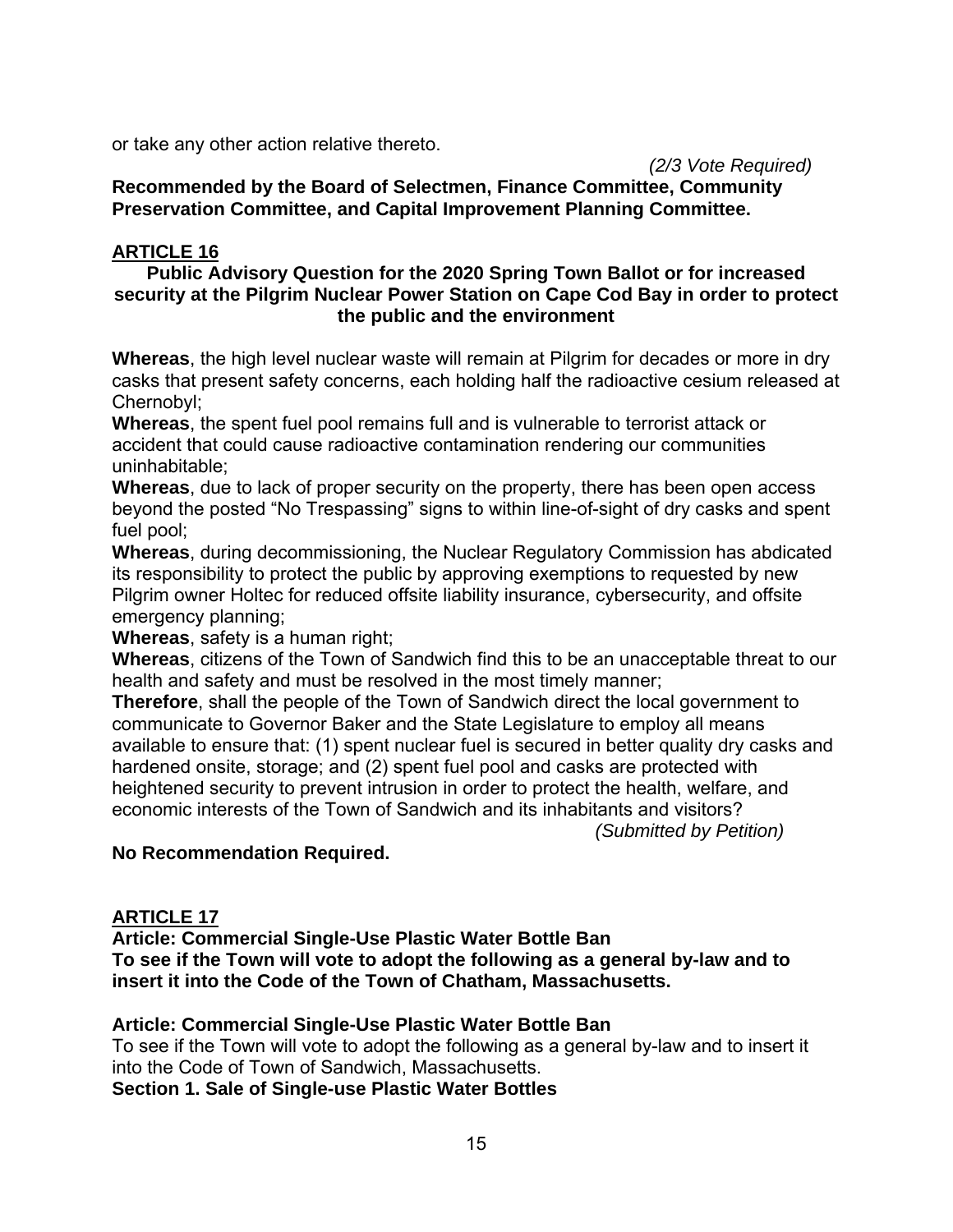Effective on September 1, 2021, it shall be unlawful to sell non-carbonated, unflavored drinking water in single-use plastic bottles of less than one gallon in the Town of Sandwich. Enforcement of this regulation will begin September 1, 2021.

### **Section 2. Definitions**

A single-use plastic bottle is a beverage container made from any type of plastic resin. **Section 3. Exemptions**

Sales or distribution of non-carbonated, unflavored drinking water in single-use plastic bottles occurring subsequent to a declaration of emergency (by the Emergency Management Director or other duly authorized Town, County, Commonwealth, or Federal official) affecting the availability and/or quality of drinking water to residents of the Town shall be exempt from this bylaw until seven days after the declaration has ended.

### **Section 4. Enforcement**

Enforcement of this article shall be the responsibility of the Town Manager or his/her designee. The Town Manager shall determine the inspection process to be followed, incorporating the process into other Town duties as appropriate.

Any establishment conducting sales in violation of this article shall be subject to a noncriminal disposition fine as specified in G.L. Chapter 40 § 21D. The following penalties apply:

- First violation: Written warning
- Second violation: \$150 fine
- Third and subsequent violations: \$300 fine

Each day a violation continues constitutes a separate violation, incurring additional fines. Any such fines collected shall be payable to the Town of Sandwich.

All businesses will be routinely inspected until the Town Manager deems the inspection to no longer be required.

## **Rationale**

Single-use plastic bottles impact environmental health, and the health and longevity of other species, who may ingest plastic as food. Ultimately, plastic re-enters the human food chain where the adverse consequences are both known and emerging. Plastics pollute and impact our environment across their lifecycle from production to use to disposal.

Over 1,500 single-use plastic water bottles are used and discarded in the U.S. per second. Elimination of the use of single-use plastic water bottles will have a significant impact on future plastic-bound pollution including the nation's greenhouse gas footprint and is consistent with protection of the natural environment in Sandwich, Barnstable County, our nation and our earth, which we have a common responsibility to protect and steward.

*(Submitted by Petition)*

#### **No Recommendation Required.**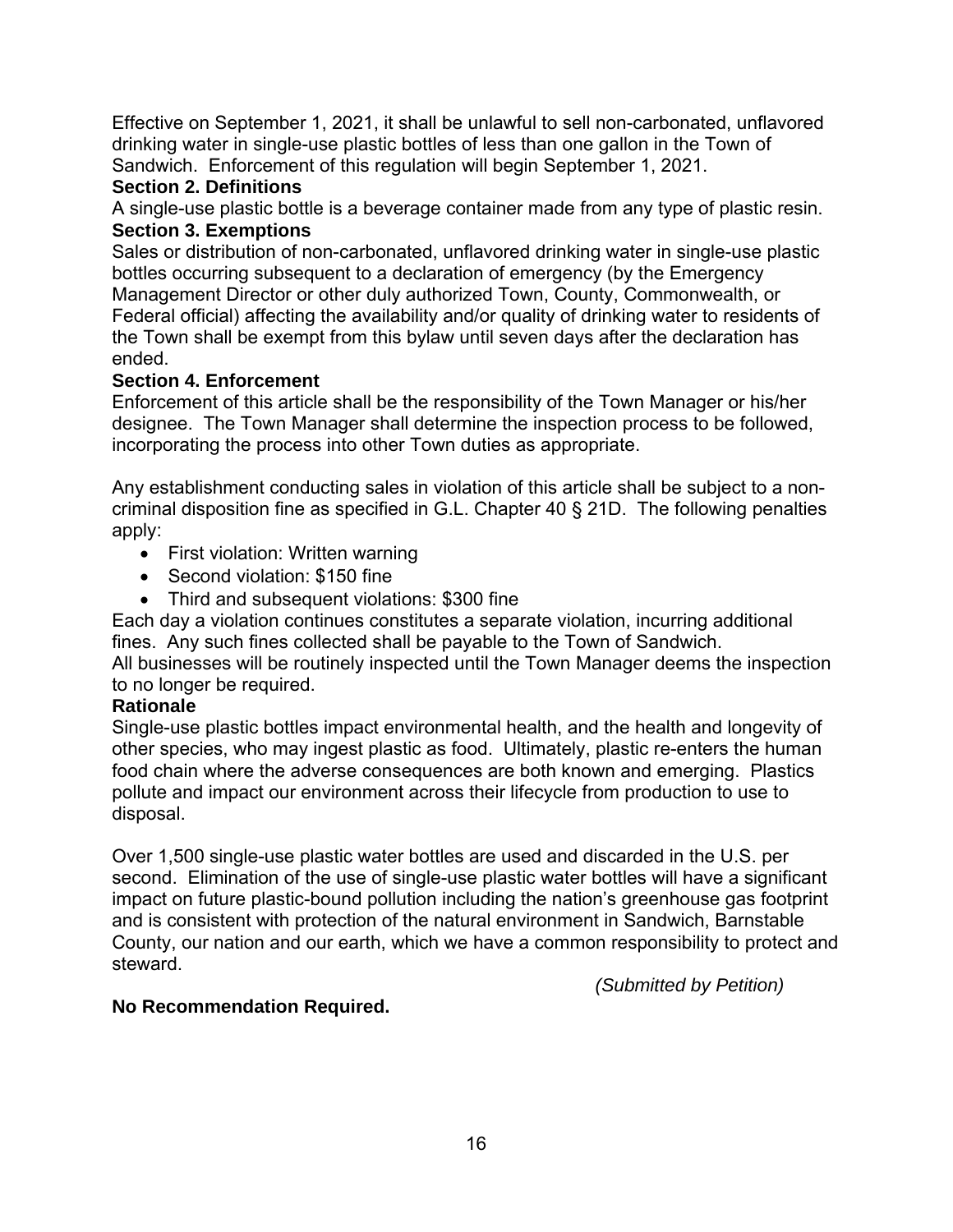#### <span id="page-16-0"></span>**We, the undersigned Registered Voters of the Town, hereby petition your honorable board to insert the following Article in the Warrant for the Town Meeting of SANDWICH.**

In accordance with Massachusetts General Laws c. 39, § 10, and §1.05 Part 1 of the Town ByLaws of the Town of Sandwich, the undersigned registered voters of Sandwich, Massachusetts request the insertion of the following Article on the Warrant for the May 2020 Annual Town Meeting of Sandwich, Massachusetts:

To see if the Town will vote to adopt the following as a general bylaw and to insert it into Chapter 4 of the Town Bylaws of the Town of Sandwich, Massachusetts as Section 4.20:

#### **Chapter 72 – CLIMATE POLICY**

#### Section 4.20 **Climate Policy**

The Town of Sandwich recognizes that the climate emergency, driven by human activity including energy consumption and land use practices and leading to global warming, rising seas, deadly storms, dangerous heat waves, acidifying oceans, and melting ice sheets, poses an imminent threat to the health, safety and economic security of the residents of the Town. The Town of Sandwich therefore adopts as its policy the objective of reducing net greenhouse gas emissions from human activity within and by the Town to zero at the easiest technically and economically feasible time, and directs that all officers of the departments of the Town take such measurers within the scope of their respective responsibilities and authority as may be necessary and prudent to facilitate such policy and objective.

*(Submitted by Petition)*

#### **No Recommendation Required.**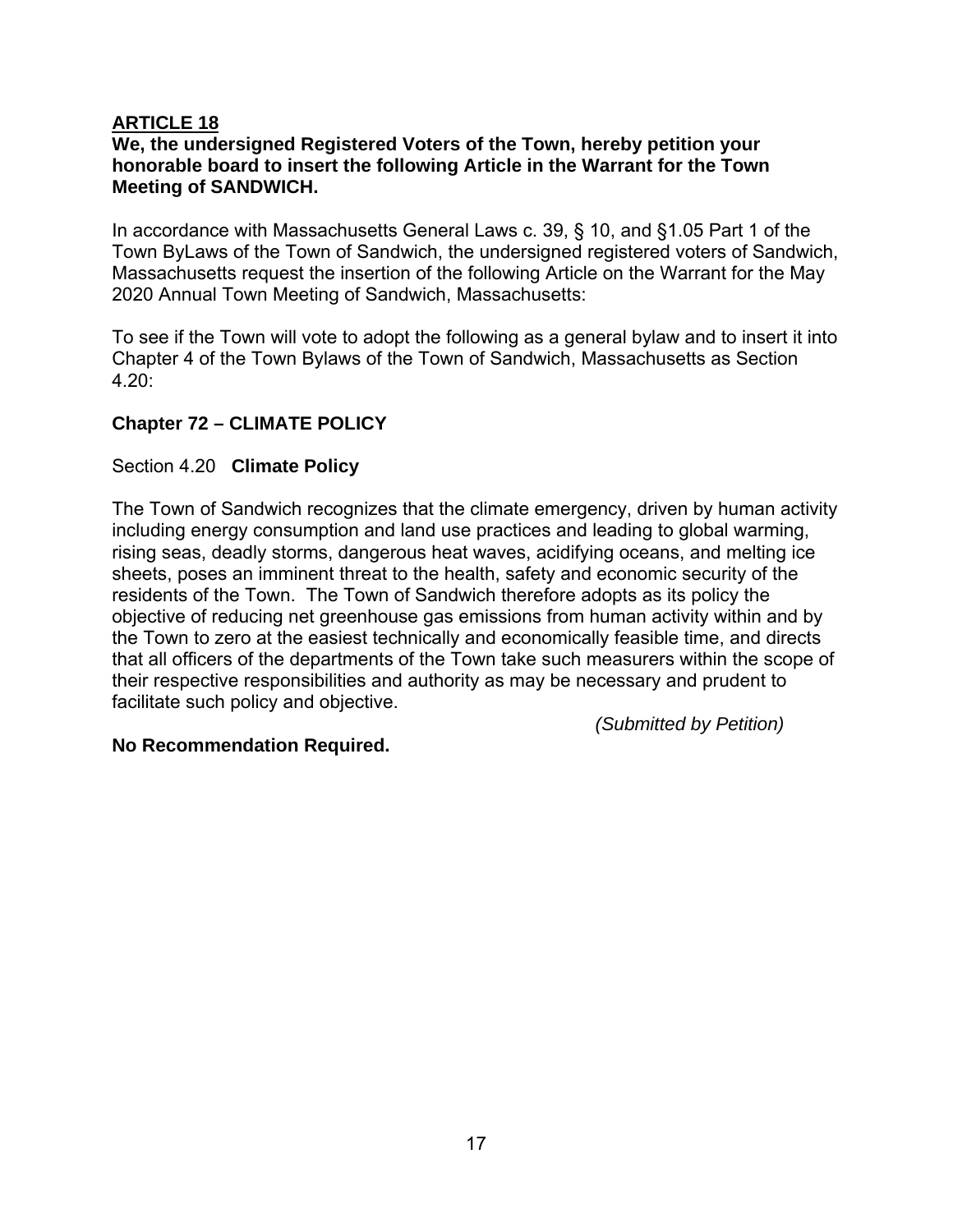And you are hereby directed to serve this Warrant by posting attested copies thereof, one at the Town Hall, and one at each of the Post Offices in Sandwich, the last posting to be at least fourteen days prior to the time of holding said meeting,

given under our hands this 28th Day of May, 2020.

David J. Sampson, Chairman

me meen

Michael J. Miller, Vice Chairman

Robert J. George

Shane T. Hoctor

Charles M. Holden

#### **SANDWICH BOARD OF SELECTMEN**

I hereby certify that I have posted attested copies of this warrant at Sandwich Town Hall, Town Hall Annex, Sandwich Post Office, East Sandwich Post Office and Forestdale Post Office, all located within the Town of Sandwich, on

 $9/2620$ Date

.Constable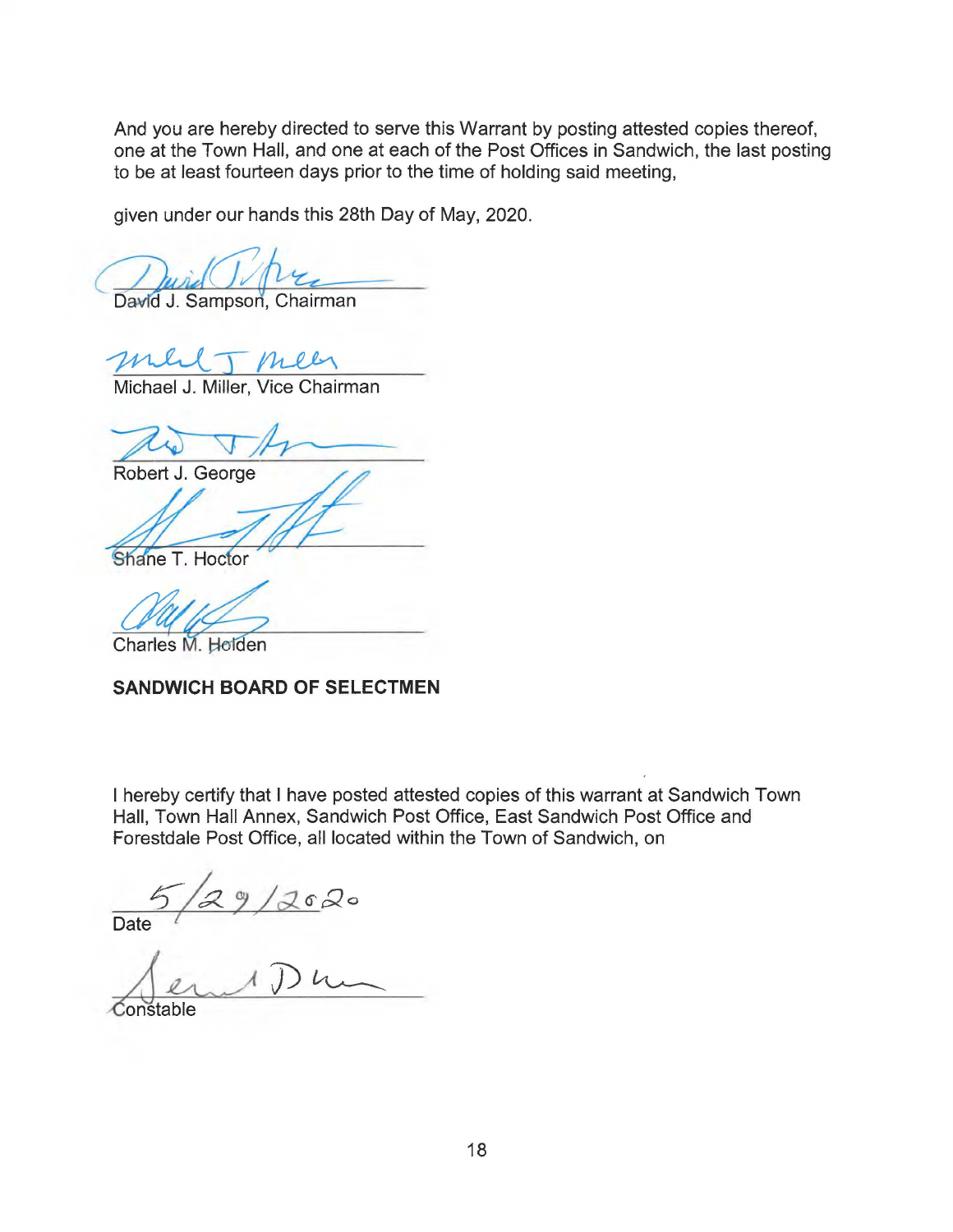# Reference Material

(**NOTE**: Reference material is provided for informational purposes only.)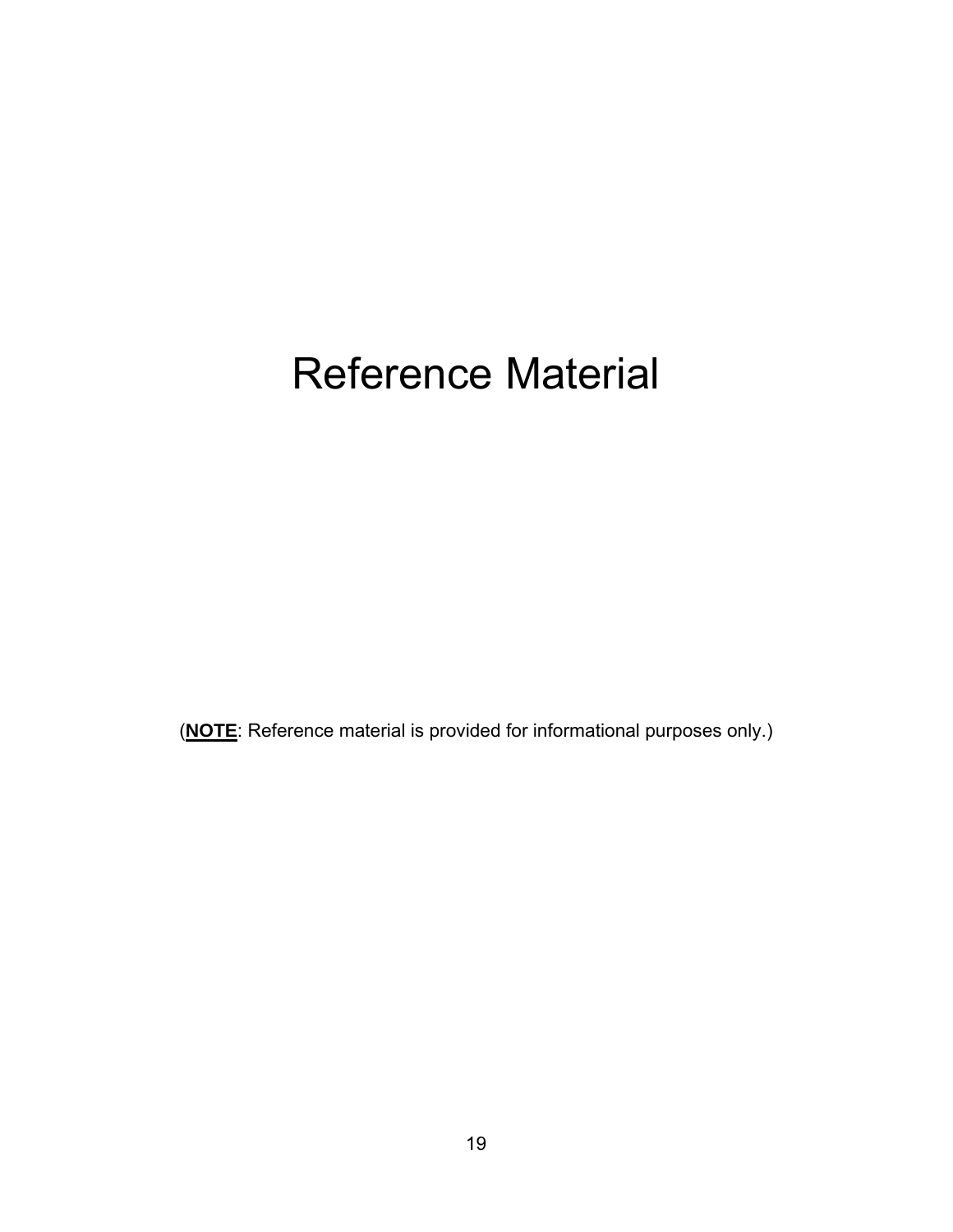# **ARTICLE 2 – FY'21 ESTIMATED GENERAL FUND REVENUES & EXPENSES**

#### <span id="page-19-0"></span>**REVENUES EXPENSES**

| <u> FY'21 Tax Levy:</u>                                   |              |             | <b>ReCap Sheet Items:</b>             |            |            |
|-----------------------------------------------------------|--------------|-------------|---------------------------------------|------------|------------|
| FY'20 Levy Limit                                          | 66,281,547   |             | State: Tuition Assess. (10.00%)       | 4,895,534  |            |
| 2.5% Increase                                             | 1,657,039    |             | State: All Other Assess. (3.00%)      | 633,854    |            |
| Est. New Growth                                           | 500,000      |             | Abatements / Overlay                  | 550,000    |            |
| Excess Levy Reserve Est.                                  | $-3,550,000$ |             | FY'20 Snow & Ice Deficit              | 0          | 6,079,388  |
| Overrides / Exclusions                                    | 0            |             |                                       |            |            |
| County Assess. Outside 2.5: CCC                           | 190,835      |             | Town Meeting Items:                   |            |            |
| Debt Outside 2.5                                          | 2,111,100    | 67,190,521  | Group Health Insur. (-2.54%)          | 11,500,000 |            |
|                                                           |              |             | County Retire. Assess. (-5.69%)       | 3,769,883  |            |
| Other Revenue:                                            |              |             | Property & Liability Insur. (4.17%)   | 1,250,000  |            |
| <b>MSBA Funds</b>                                         | 1,279,534    |             | Medicare (4.00%)                      | 676,000    |            |
| State Aid: Discretionary (-6.30%)                         | 2,250,000    |             | <b>Unemployment Account</b>           | 100,000    |            |
| State Ch. 70 Aid: School (0.00%)                          | 7,151,788    |             | <b>OPEB Trust Fund</b>                | 25,000     |            |
| Est. Local Receipts                                       | 5,000,000    |             | Debt: Long Term - General Fund        | 3,834,470  |            |
| Surplus Revenue / Free Cash                               | 2,640,082    |             | <b>Borrowing Expenses</b>             | 100,000    |            |
| FY'20 Health Insur. to Capital                            | 800,000      |             | <b>Reserve Fund</b>                   | 500,000    |            |
| Overlay Release                                           | 50,000       |             | Capital Budget - Net                  | 326,138    |            |
| <b>Transfer from Stabilization Fund</b>                   | $\Omega$     | 19,171,404  | Capital - 100 Route 6A Reno.          | 1,800,000  |            |
|                                                           |              |             | <b>Transfer to Stabilization Fund</b> | 25,000     | 23,906,491 |
| <b>Total Estimated Revenues</b>                           |              | 86,361,925  |                                       |            |            |
|                                                           |              |             | <b>Operating Budgets:</b>             |            |            |
|                                                           |              |             | School Budget: Local (3.75%)          | 27,992,918 |            |
|                                                           |              |             | Ch. 70 (0.00%)                        | 7,151,788  | 35,144,706 |
|                                                           |              |             | UCCRVTS Budget (-1.21%)               |            | 2,135,468  |
|                                                           |              |             | General Gov't. Budget (2.58%)         |            | 18,256,108 |
| <b>Stabilization Fund &amp; OPEB Trust Fund Balances:</b> |              |             |                                       |            |            |
|                                                           | Stab. Fund   | <b>OPEB</b> | <b>Total Estimated Expenses</b>       |            | 85,522,161 |
| Actual Balance on 7/1/19:                                 | 1,829,888    | 921,925     |                                       |            |            |
| Proposed Transfer From/To Fund:                           | 25.000       | 25,000      |                                       |            |            |
| Projected Post ATM Balance:                               | 1,854,888    | 946,925     | <b>ESTIMATED FY'21 BUDGET BALANCE</b> |            | 839,764    |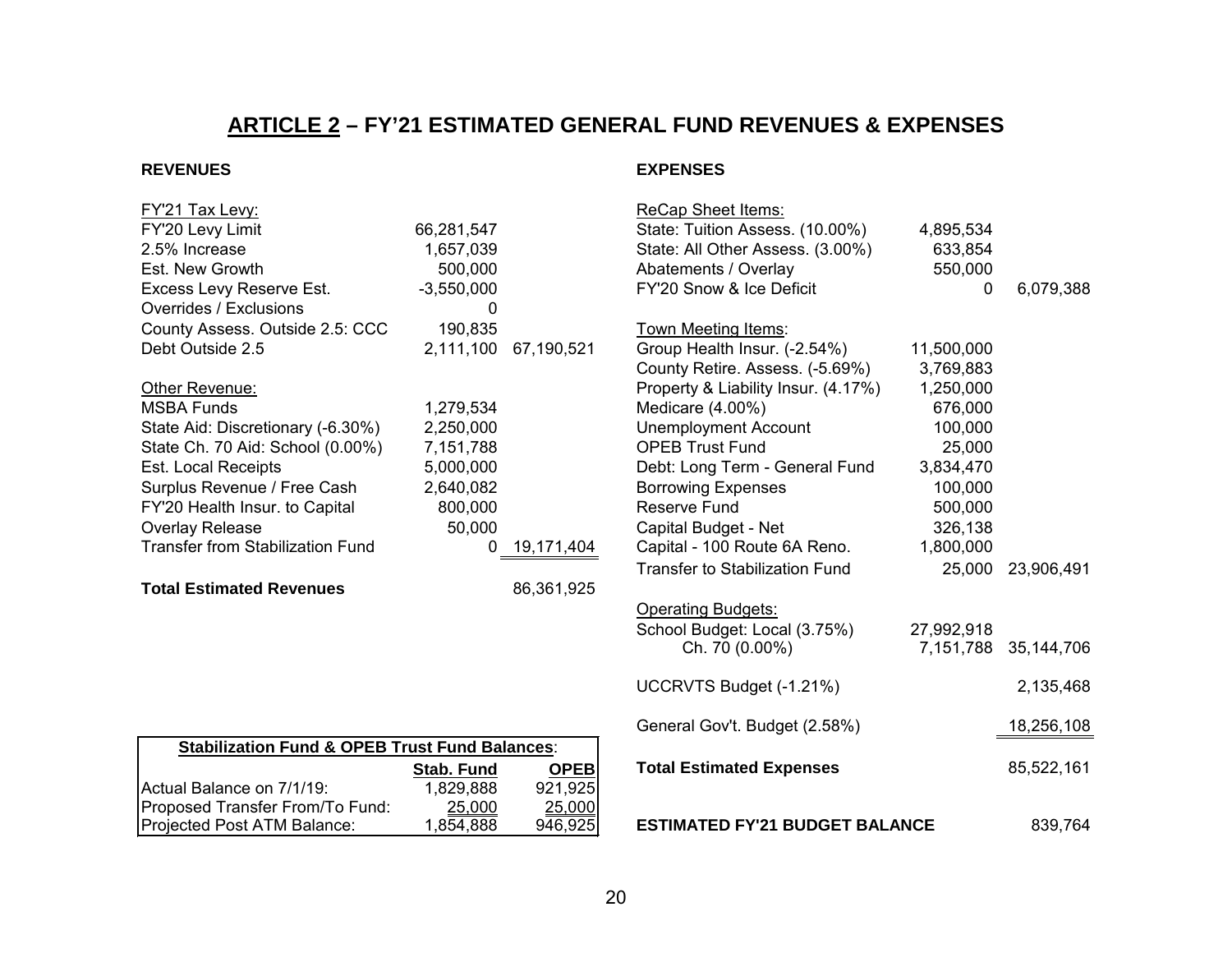# **ARTICLE 15 – HENRY T. WING RESIDENCES PLAN**

<span id="page-20-0"></span>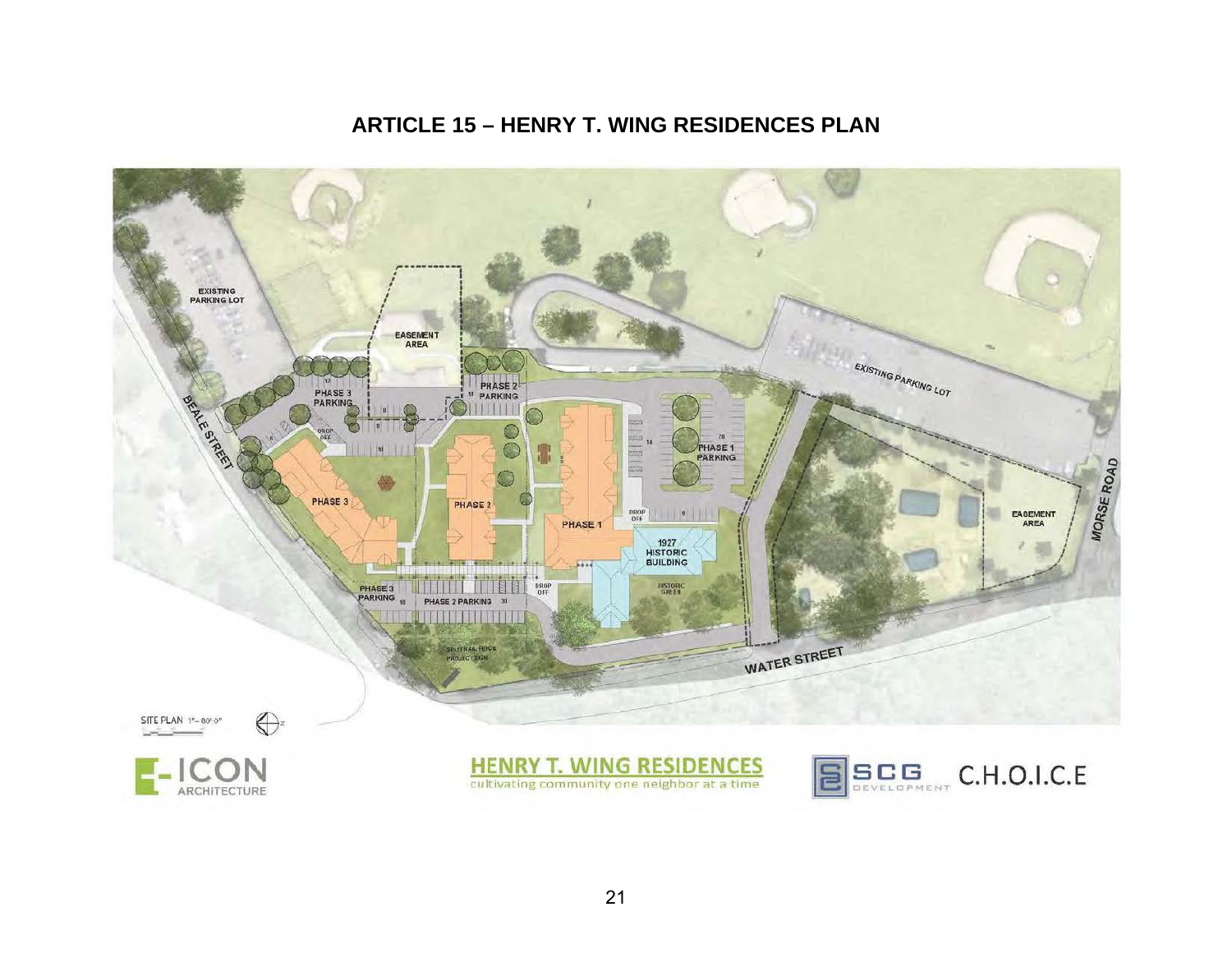# **A GLOSSARY OF COMMONLY USED TERMS**

<span id="page-21-0"></span>**Appropriation** – An authorization granted by a legislative body to make expenditures and to incur obligations for specific purposes. An appropriation is usually limited to a specific amount and identifies the timeframe when it will be expended.

**Assessed Valuation** – A valuation set upon real estate or other property by a government as a basis for levying taxes. Equalized assessed valuation refers to a municipality's assessed valuation, as determined by local assessors, adjusted by the State Department of Revenue to reflect a full and fair market value ("Equalized Valuation").

**Betterment** – An addition made to, or change made in, a fixed asset which is expected to prolong its life or to increase its efficiency. The term is also applied to sidewalks, water lines, and highways and the corresponding tax assessment abutters may authorize for repairs to their properties.

**Bond** – A written promise to pay a specified sum of money, called the face value (par value) or principal amount, at a specified date or dates in the future, called the maturity date(s) together with periodic interest at a specified rate. The difference between a note and a bond is that the latter runs for longer period of time and requires greater legal formality.

**Bond Anticipation Note (BAN)** – Short-term note of a government sold in anticipation of bond issuance. BANs are full faith and credit obligations.

**Bond Ratings** – Designations used by bond rating services to give relative indications of credit quality.

**Budget** – A plan of financial operations embodying an estimate of proposed expenditures for a given period and the proposed means of financing them.

**Budget Message** – Statement summarizing the plans and policies contained in the budget report, including an explanation of the principal budget items and recommendations regarding financial policy for the upcoming year.

**Capital Budget** – A plan for expenditure of public funds for capital purposes.

**Capital Expenditure** – Nonrecurring payments for capital improvements including construction, acquisition, site development and overhead costs. The fees for architects, engineers, lawyers, and other professional services plus the cost of financing may be included.

**Cherry Sheet** – An annual statement received by the Town from the Department of Revenue detailing estimated receipts for the next fiscal year from various state aid accounts, the lottery, and estimated charges payable in setting the tax rate.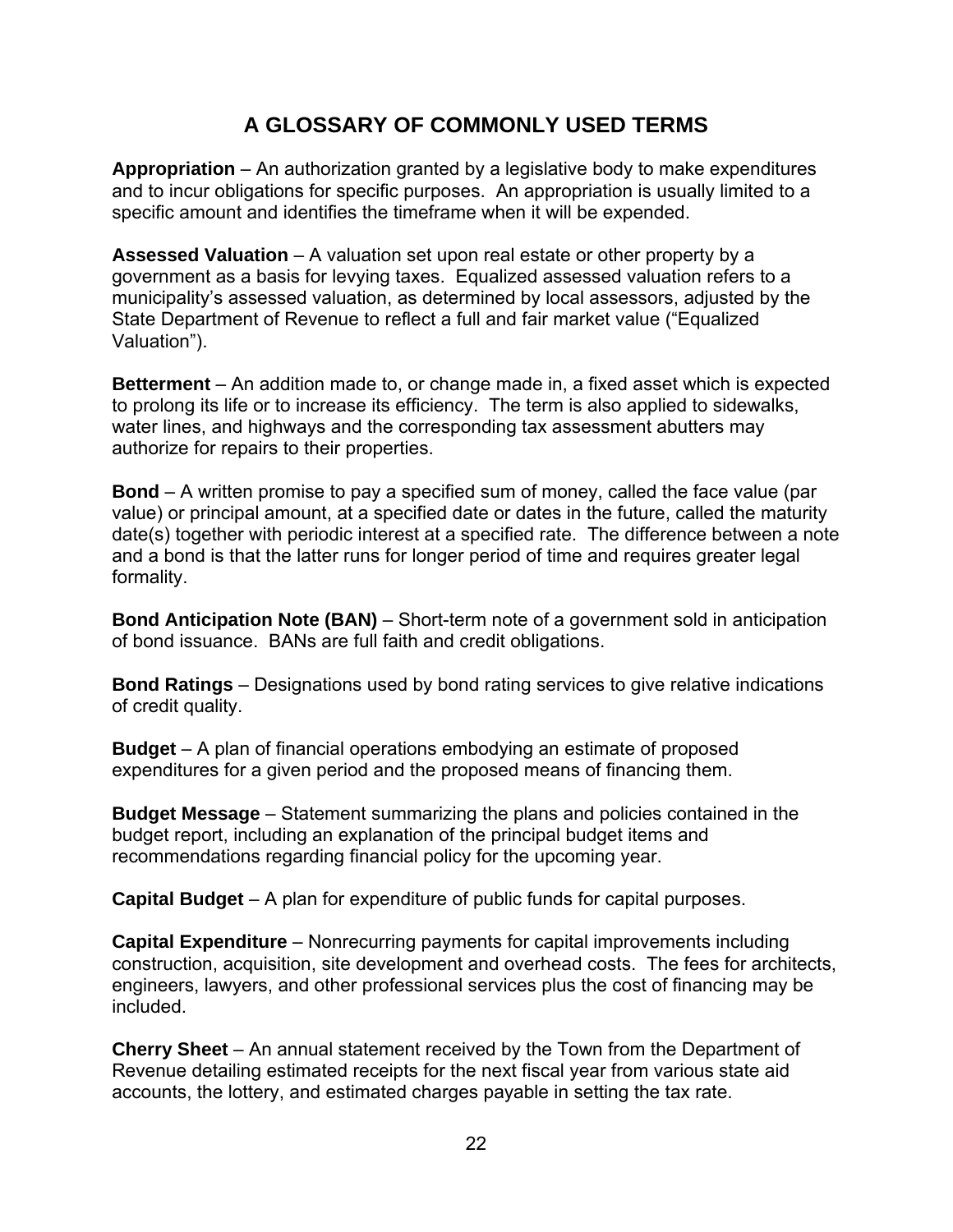Supplemental Cherry Sheets may be issued during the year and there is no guarantee that the estimated receipts and charges shown thereon will not vary from actual receipts and charges. The name was derived from the pink color of the document.

**Debt Service** – The cost (usually stated in annual terms) of the principal retirement and interest of any particular bond issue.

**Enterprise Fund** – Those funds which are established for specific uses under M.G.L. c.44, §53F1/2 that require an annual appropriation to operate (i.e. Sandwich Hollows Golf Club).

**Excess Levy Capacity** – The difference between a community's maximum tax levy limit as established by Proposition 2.5 and its actual tax levy in the most recent year for which the community has set a tax rate. It is the additional tax levy that a community can raise at Town Meeting without going to the voters for an override or debt exclusion.

**Exclusions (Debt Exclusion or Capital Expenditure Exclusion)** – Proposition 2.5 allows communities to raise funds for certain purposes above the amount of their levy limits or levy ceilings. Subject to voter approval, a community can assess taxes in excess of its levy limit for the payment of certain capital projects and for the payment of specified debt service costs. Such an exclusion increases the amount of property tax revenue a community may raise for a limited or temporary period of time in order to fund the specific project. Unlike overrides, exclusions do not increase the community's levy limit and do not become part of the base for calculating future years' levy limits. Capital expenditure exclusions last for one year while debt exclusions last for the bond term.

**Fiscal Year** – The state and municipalities operate on a fiscal year which begins on July 1 and ends on June 30. For example, the FY'17 fiscal year is from July 1, 2016 to June 30, 2017.

**Free Cash (Surplus Revenue)** – Free cash represents the portion of surplus revenue which the municipality is able to appropriate. It is money that the community raised to spend for a particular item but was left over because the full appropriation was not expended. From this surplus the municipality's liabilities are subtracted (i.e. any unpaid back taxes). The remainder, if any, is certified annually by the Department of Revenue as the community's free cash. Amounts from certified free cash may be appropriated at Town Meeting by the community for expenditures or to offset property taxes.

**General Fund** – The fund into which the general (non-earmarked) revenues of the municipality are deposited and from which money is appropriated to pay the general expenses of the municipality.

**Growth Revenue (New Growth)** – The amount of property tax revenue that a community can add to its allowable tax levy from taxes from new construction, alterations, subdivisions, or changes of use. It is computed by applying the prior year's tax rate to the increase in valuation.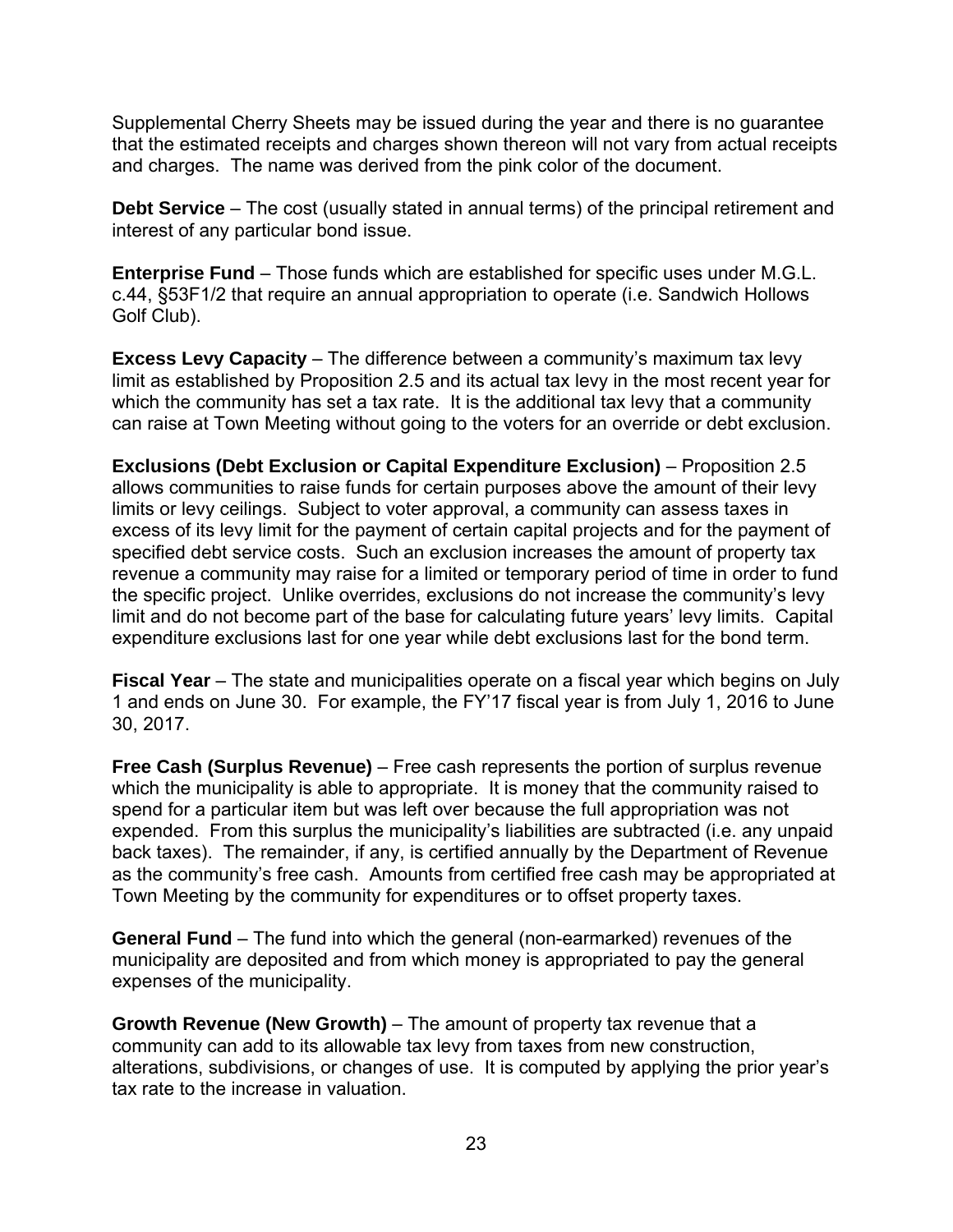**Note** – A short-term loan, typically of a year or less in maturity.

**Overlay** – The amount raised by the assessors in excess of appropriations and other charges for the purpose of creating a fund to cover abatements and state allowed exemptions.

**Overrides** – Proposition 2.5 allows a community to assess taxes in excess of the automatic annual 2.5% increase and any increase due to new growth by passing an override. A community can take this action as long as it is below its levy ceiling (2.5% of full and fair cash value of community). When an override is passed, the levy limit for the year is calculated by including the amount of the override. Unlike exclusions, the override results in a permanent increase in the levy limit of a community, which becomes part of the levy limit base and increases along with the base at the rate of 2.5% each year.

**Proposition 2.5** – M.G.L. c.59, §21C was enacted in 1980 and limits the amount of revenue a city or town may raise from local property taxes each year. This amount is the community's annual levy limit. The law allows the levy limit to increase each year by 2.5% plus any new growth revenue derived from taxes from new construction and alterations. This amount may not exceed the community's levy ceiling. Proposition 2.5 also established two types of voter approved increases in local taxing authority – overrides and exclusions.

**Receipts Reserved for Appropriation Account** – A special revenue account established by Town Meeting where receipts for a specific program or purpose are set aside in the fund. Expenditures from the account must be approved by Town Meeting.

**Reserve Fund** – A fund established by Town Meeting which is under the control of the Finance Committee and from which transfers may be made for extraordinary and unforeseen expenditures. The appropriation cannot be greater than 5% of the tax levy for the prior fiscal year.

**Revolving Funds** – Those funds which may be used without appropriation and which are established for particular uses under M.G.L. such as continuing education programs, school lunch programs, self-supporting recreation and park services, conservation services, etc. (i.e. Sandwich Marina, Sandwich Community School).

**Stabilization Fund** – A special reserve account which is invested until used. Towns may appropriate into this fund in any year an amount no more than 10% of the prior year's tax levy. The outstanding balance in the account cannot exceed 10% of the Town's equalized valuation. Generally, it takes a 2/3 vote of Town Meeting to appropriate money from the Stabilization Fund.

**Surplus Revenue** – See "Free Cash".